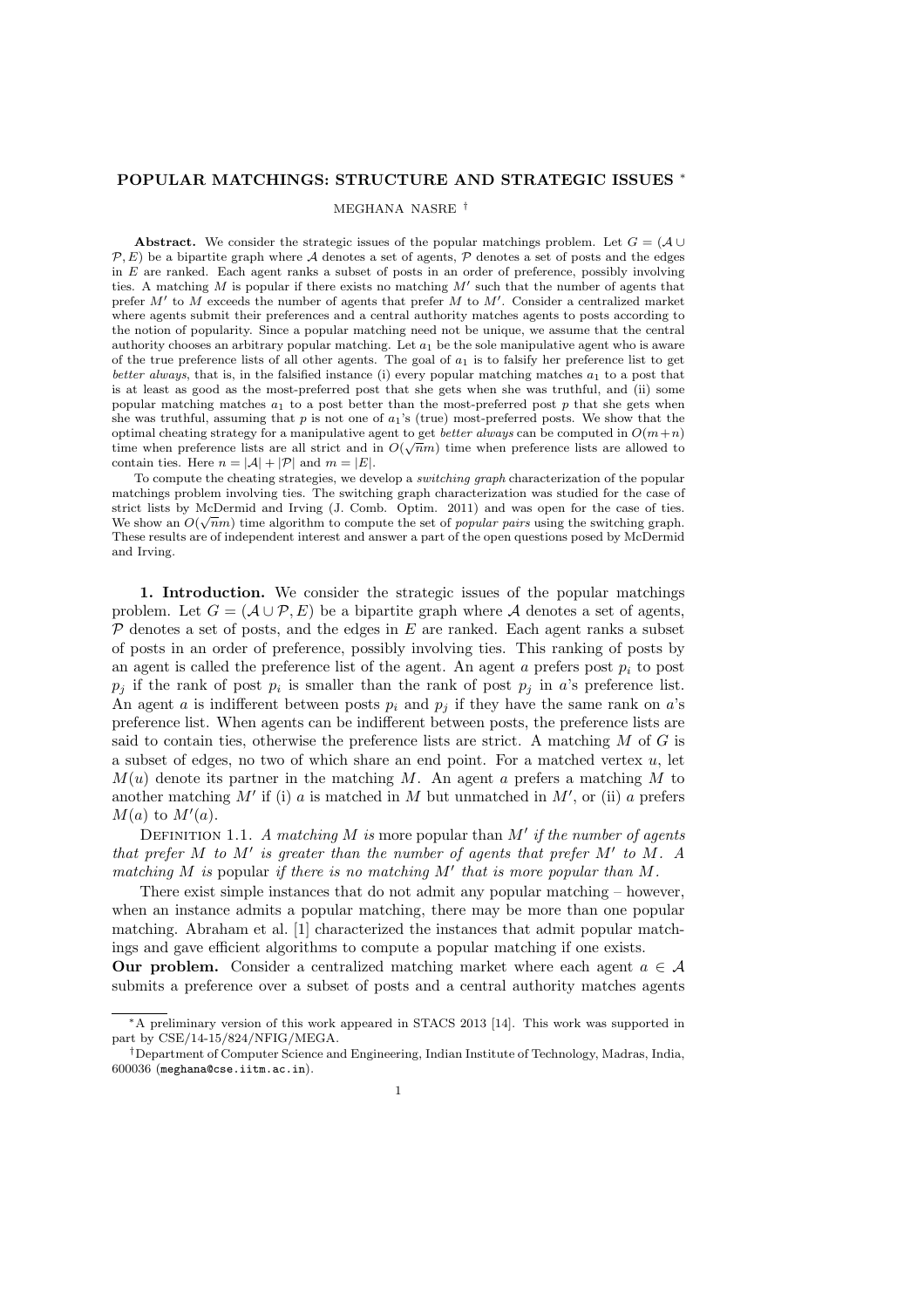to posts using the criteria of popularity. Since an instance may admit more than one popular matching, we assume that the central authority chooses an arbitrary popular matching. Note that in distinct popular matchings of an instance, an agent may get matched to different posts. Let  $a_1$  be the sole manipulative agent who is aware of the true preference lists of all other agents and the preference lists of  $a \in \mathcal{A} \setminus \{a_1\}$ remain fixed throughout. The goal of  $a_1$  is clear: she wishes to falsify her preference list so as to improve the post that she gets matched to as compared to the post she got when she was truthful. Let  $G = (\mathcal{A} \cup \mathcal{P}, E)$  denote the instance where ranks on the edges represent true preferences of all the agents. Let  $H$  denote the instance obtained by falsifying the preference list of  $a_1$  alone. We assume that G admits a popular matching and  $a_1$  falsifies in order to create an instance H which also admits a popular matching.

Let  $\mathcal{P}_G(a_1) = \{q_1, q_2, \ldots, q_k\}$  denote the set of posts that  $a_1$  gets matched to in distinct popular matchings of G. Let  $\mathcal{P}_H(a_1) = \{q'_1, q'_2, \ldots, q'_t\}$  denote the set of posts that  $a_1$  gets matched to in distinct popular matchings of H. In addition, assume that the posts in these sets are ordered with respect to  $a_1$ 's preference. That is, for each  $1 \leq i \leq k-1$ , agent  $a_1$  prefers  $q_i$  at least as much as  $q_{i+1}$ , denoted by  $q_i \succeq_{a_1} q_{i+1}$ . Similarly, assume for  $1 \leq j \leq t-1$ , we have  $q'_j \succeq_{a_1} q'_{j+1}$ . Agent  $a_1$  wishes to falsify her preference list to ensure that (i) Every popular matching of H matches her to a post that she prefers at least as much as  $q_1$ . That is, for  $1 \leq j \leq t$ ,  $q'_j \succeq_{a_1} q_1$  and, (ii) Assuming that  $q_1$  is not  $a_1$ 's top choice post, there exists some popular matching in H that matches her to a post which she *strictly* prefers to  $q_1$ . That is,  $\exists q'_j \in \mathcal{P}_H(a_1)$ such that  $q'_j \succ_{a_1} q_1$ . We term this strategy of  $a_1$  as 'better always' strategy.

Note that it may be possible for  $a_1$  to falsify her preference list such that H does not admit any popular matching. But we do not consider such a falsification. We remark that in order to develop the better always strategy, we need to efficiently compute for an agent  $a$ , all the posts that she can get matched to in distinct popular matchings of a given instance. One of our contributions involves computing the popular pairs in an instance.

### 1.1. Our contributions.

- Let  $a_1$  be the sole manipulative agent who wishes to get *better always*. The optimal strategy for  $a_1$  can be computed in  $O(m + n)$  time when preference lists are all strict and in  $O(\sqrt{n}m)$  time when preference lists are allowed to contain ties.
- To compute the cheating strategies, we develop a switching graph characterization of the popular matchings problem involving ties. The switching graph characterization was studied for the case of strict lists by McDermid and Irving [13] and such a characterization was not known for the case of ties. The switching graph characterization is of independent interest and answers a part of the open questions in [13]. Using the switching graph, we show an  $O(\sqrt{n}m)$  time algorithm to compute the set of *popular pairs*. An edge  $(a, p) \in E$  is a popular pair if there exists a popular matching M in G such that  $(a, p) \in M$ .
- We also show that counting the total number of popular matchings in an instance with ties is  $#P$ -Complete. This is in contrast to the case when preferences are strict, where McDermid and Irving [13] gave a linear time algorithm for the same problem.

1.2. Related work. The work in this paper is motivated by the work of Teo et al. [17] where they study the strategic issues of the stable marriage problem [3]. The stable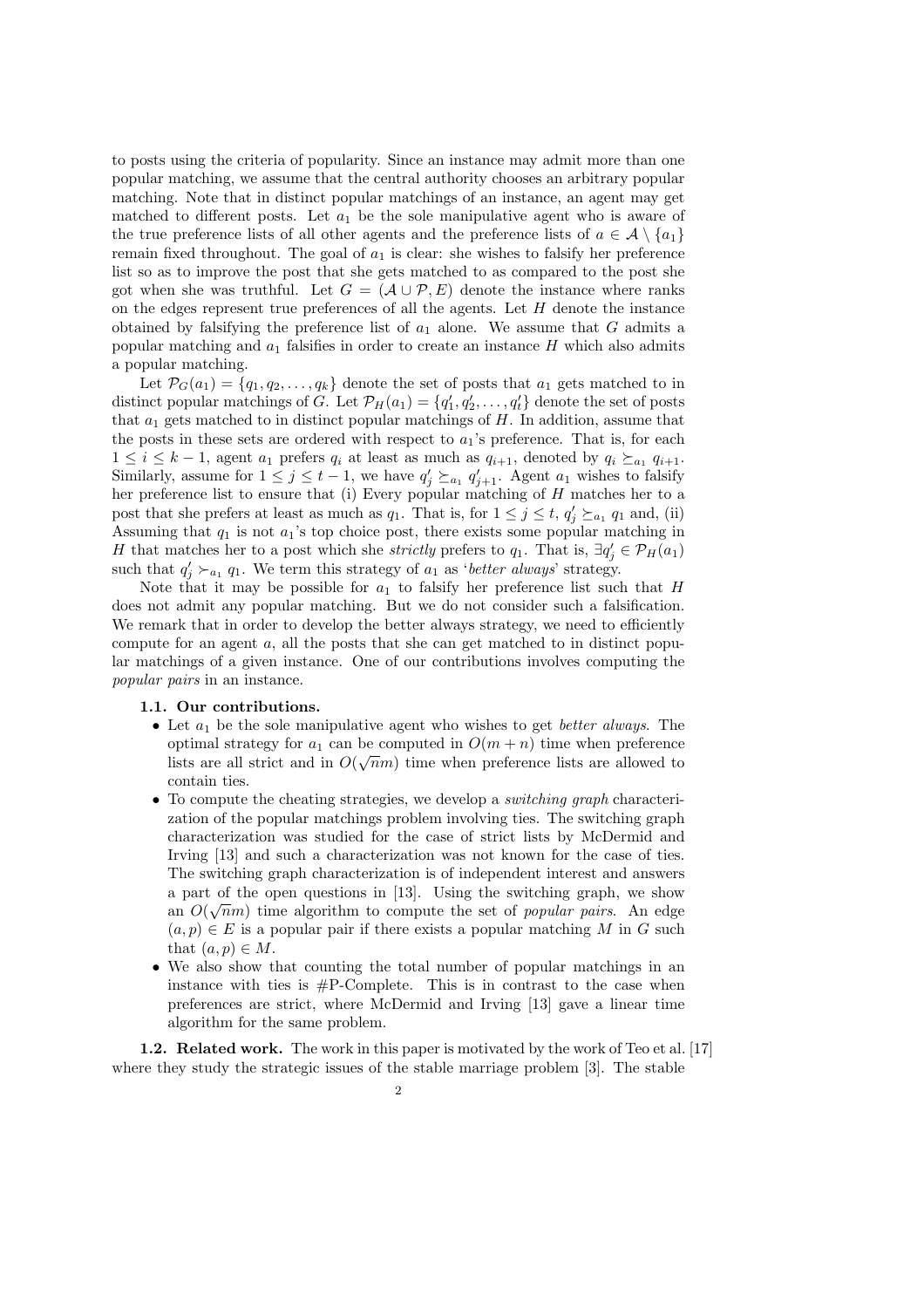marriage problem is a generalization of our problem where both the sides of the bipartition (usually referred to as men and women) rank members of the opposite side in order of their preference. Teo et al. [17] study the strategic issues of the stable marriage problem where women are required to give complete preference lists and there is a sole manipulative woman. Moreover, she is aware of the true preference lists of all the other women. Teo et al. [17] compute an optimal cheating strategy for a single woman under this model. Huang [5] studies the strategic issues of the stable room-mates problem [3] under a similar model. In the same spirit, we study the strategic issues of the popular matchings problem.

The notion of popular matchings was introduced by Gärdenfors [4] in the context of the stable marriage [3]. Abraham et al. [1] studied the problem for one-sided preference lists and gave a characterization of instances which admit a popular matching. Subsequent to this result, the popular matchings problem has received a lot of attention [6, 8, 9, 11, 12]. However, to the best of our knowledge none of them is motivated by the strategic issues of the popular matchings problem.

Organization of the paper: The rest of the paper is organized as follows. In Section 2 we review the background of the popular matchings problem. In Section 3 we develop the switching graph characterization for the popular matchings problem with ties. In Section 4 we give some intuition and prove useful lemmas for computing our cheating strategies. In Section 5 we formulate the cheating strategies for a manipulative agent. We conclude the paper with some open questions in Section 6.

2. Background. We first review the following well known properties of maximum matchings in bipartite graphs. Let  $G = (\mathcal{A} \cup \mathcal{P}, E)$  be a bipartite graph and let  $M$  be a maximum matching in  $G$ . The matching  $M$  defines a partition of the vertex set  $\mathcal{A} \cup \mathcal{P}$  into three disjoint sets: a vertex  $v \in \mathcal{A} \cup \mathcal{P}$  is even (resp. odd) if there is an even (resp. odd) length alternating path in  $G$  with respect to  $M$  from an unmatched vertex to v. A vertex v is *unreachable* if there is no alternating path from an unmatched vertex to v. Denote by  $\mathcal{E}, \mathcal{O}$ , and  $\mathcal{U}$  the sets of even, odd, and unreachable vertices, respectively, in  $G$ . The following lemma is well known in matching theory; its proof can be found in [15] or [7].

LEMMA 2.1 ([15]). Let  $\mathcal{E}, \mathcal{O}, \text{ and } \mathcal{U}$  be the sets of vertices defined by a maximum matching M in G. Then,

- (a)  $\mathcal{E}, \mathcal{O}, \text{ and } \mathcal{U}$  are pairwise disjoint, and independent of the maximum matching M in G.
- (b) In any maximum matching of G, every vertex in  $\mathcal O$  is matched with a vertex in  $\mathcal{E}$ , and every vertex in  $\mathcal{U}$  is matched with another vertex in  $\mathcal{U}$ . The size of a maximum matching is  $|\mathcal{O}| + |\mathcal{U}|/2$ .
- (c) No maximum matching of G contains an edge between a vertex in  $\mathcal O$  and a vertex in  $\mathcal{O} \cup \mathcal{U}$ . Also, G contains no edge between a vertex in  $\mathcal{E}$  and a vertex in  $E$  ∪  $U$ .

We now review the characterization of the popular matchings problem from [1]. As was done in [1], we create a unique last-resort post  $\ell(a)$  for each agent a. In this way, we can assume that every agent is matched, since any unmatched agent  $a$  can be paired with  $\ell(a)$ . For an agent a, let  $f(a)$  be the set of rank-1 posts for a. To define  $s(a)$ , let us consider the graph  $G_1 = (\mathcal{A} \cup \mathcal{P}, E_1)$  on rank-1 edges in G and let  $M_1$  be any maximum matching in  $G_1$ . Let  $\mathcal{O}_1, \mathcal{E}_1, \mathcal{U}_1$  define the partition of vertices  $A \cup P$  with respect to  $M_1$  in  $G_1$ . For any agent a, let  $s(a)$  denote the set of most preferred posts which belong to  $\mathcal{E}_1$  by the above partition. Abraham et al. [1] proved the following theorem.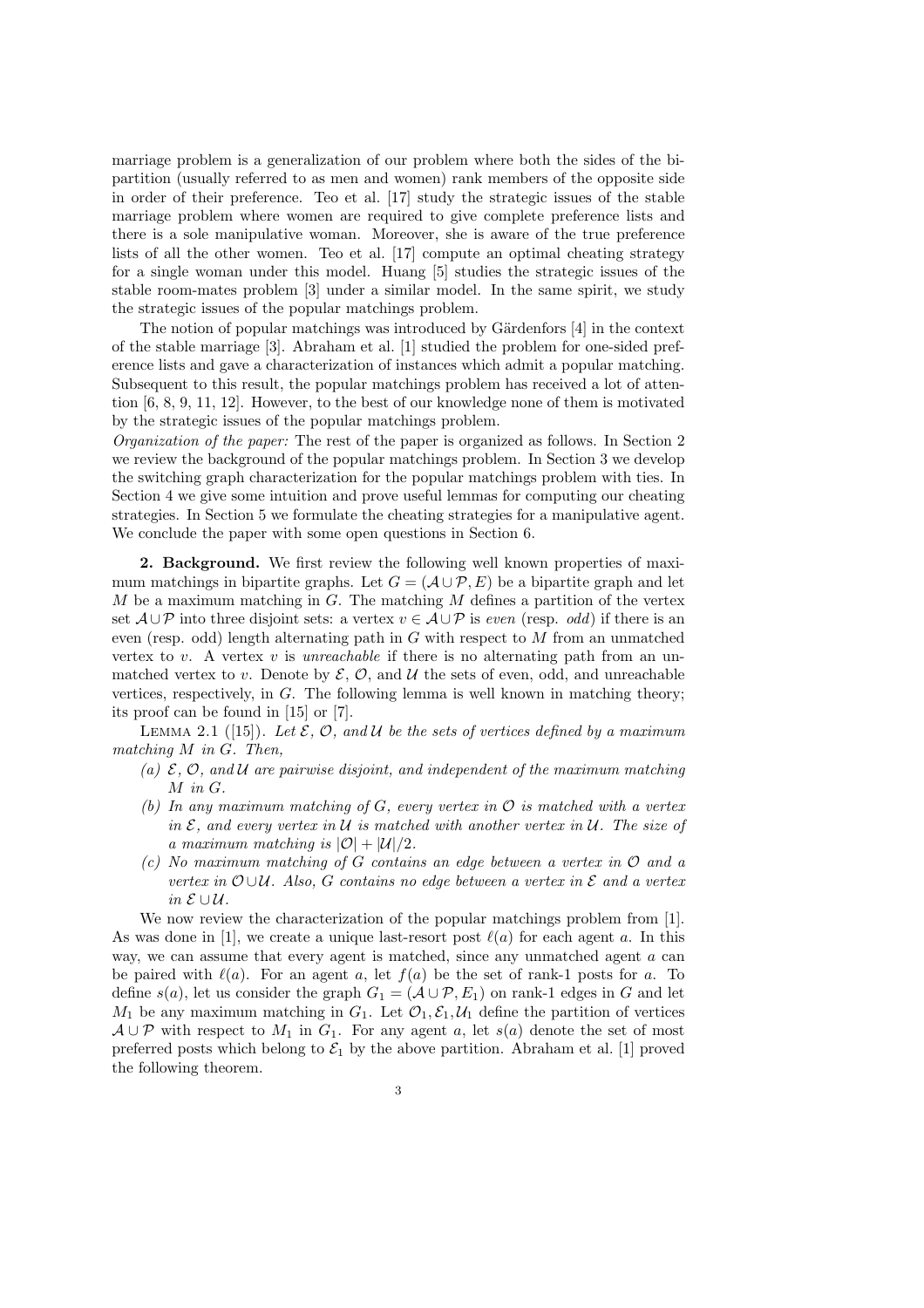THEOREM 2.2 ([1]). A matching M is popular in G iff

(1)  $M \cap E_1$  is a maximum matching of  $G_1 = (\mathcal{A} \cup \mathcal{P}, E_1)$ , and

(2) for each agent a,  $M(a) \in f(a) \cup s(a)$ .

The algorithm for solving the popular matching problem is as follows: each  $a \in \mathcal{A}$ determines the sets  $f(a)$  and  $s(a)$ . An A-complete matching (a matching that matches all agents) that is maximum in  $G_1$  and that matches each a to a post in  $f(a) \cup s(a)$ needs to be determined. If no such matching exists, then G does not admit a popular matching. Abraham et al. [1] gave an  $O(\sqrt{n}m)$  time algorithm to compute a popular matching in G which is presented as Algorithm 2.1. Steps 7–11 are added by us and will be used to define the switching graph in the next section. Abraham et al. [1] also showed a simpler characterization for the popular matchings in case of strict lists which gives an  $O(m + n)$  time algorithm to return a popular matching if one exists.

We now elaborate on the graphs  $G'$  and  $G''$  constructed during the execution of Algorithm 2.1. Let  $G' = (A \cup P, E')$  denote the graph in which every agent a has edges incident to  $f(a) \cup s(a)$ . Step 4 of Algorithm 2.1 deletes edges from G' between a node in  $\mathcal{O}_1$  and a node in  $\mathcal{O}_1 \cup \mathcal{U}_1$ . We use the following notation for the sake of brevity to refer to edges that have end points lying in particular partitions. We refer to an edge as an  $\mathcal{O}_1\mathcal{U}_1$  edge if the edge has one end point in  $\mathcal{O}_1$  and another end point in  $U_1$ . Note that the  $\mathcal{O}_1\mathcal{O}_1$  edges and the  $\mathcal{O}_1U_1$  edges deleted in Step 4 cannot be present in any maximum matching of  $G_1$  (by Lemma 2.1(c)). In addition, observe that the edges deleted in Step 4 are only rank-1 edges, since posts in  $\mathcal{O}_1 \cup \mathcal{U}_1$  have only rank-1 edges incident on them.

Our idea is to extend this and delete the edges from  $G'$  that cannot be present in any popular matching of G. For this, let us partition the vertex set  $\mathcal{A} \cup \mathcal{P}$  as  $\mathcal{O}_2$ ,  $\mathcal{E}_2$ and  $\mathcal{U}_2$  with respect to a popular matching  $\tilde{M}$  in  $G'$ . Since any popular matching  $\tilde{M}$ is a maximum matching in  $G'$ , it is easy to see that M cannot contain edges of the form  $\mathcal{O}_2\mathcal{O}_2$  and  $\mathcal{O}_2\mathcal{U}_2$  (by Lemma 2.1(c)). However, note that since M matches every agent, it implies that  $A \cap \mathcal{E}_2 = \emptyset$  and  $\mathcal{P} \cap \mathcal{O}_2 = \emptyset$ . Thus, there are no  $\mathcal{O}_2 \mathcal{O}_2$  edges in the graph  $G'$ . Therefore, in Step 9 of Algorithm 2.1 we delete from  $G'$  any edge between a node in  $\mathcal{O}_2$  and a node in  $\mathcal{U}_2$ . Let  $G''$  denote the resulting graph.

To illustrate these definitions, we use an example instance. We use it as a running example throughout the paper.

EXAMPLE 2.3. Consider an instance G where  $A = \{a_1, \ldots, a_7\}$  and  $\mathcal{P} =$  $\{p_1, \ldots, p_9\}$ . The preference lists of the agents are shown in Figure 2.1(a). The preference lists can be read as follows: agent  $a_1$  ranks posts  $p_1, p_2, p_3$  as her rank-1, rank-2 and rank-3 posts respectively and the two posts  $p_6$  and  $p_7$  are tied as her rank-4 posts. We omit explicitly listing  $\ell(a)$  at the end of each agent a's preference list. For every agent a, the posts which are bold denote the set  $f(a)$ , whereas the posts which are underlined denote the set  $s(a)$ . The graph  $G_1$  on rank-1 edges of the instance along with a maximum matching  $M_1 = \{(a_1, p_1), (a_4, p_2), (a_5, p_3), (a_7, p_4)\}$  is as shown in Figure 2.1(b). Finally, Figure 2.1(c) shows the graph  $G'$  and a popular matching  $M = \{(a_1, p_6), (a_2, p_1), (a_3, p_8), (a_4, p_2), (a_5, p_3), (a_6, p_9), (a_7, p_4)\}\$  in G. We note that the edges  $(a_4, p_3)$  and  $(a_1, p_1)$  get deleted in Step 4 and Step 9 of Algorithm 2.1, respectively. The graph  $G''$  thus formed is shown in Figure 3.1(a) which will be used to construct the switching graph in the next section.

Using the following simple observations we state Claim 2.4. (i) Step 4 of Algorithm 2.1 deletes  $\mathcal{O}_1\mathcal{O}_1$  and  $\mathcal{O}_1\mathcal{U}_1$  edges, (ii) Step 9 of Algorithm 2.1 deletes  $\mathcal{O}_2\mathcal{U}_2$  edges, and (iii)  $\mathcal{P} \cap \mathcal{O}_2 = \emptyset$ .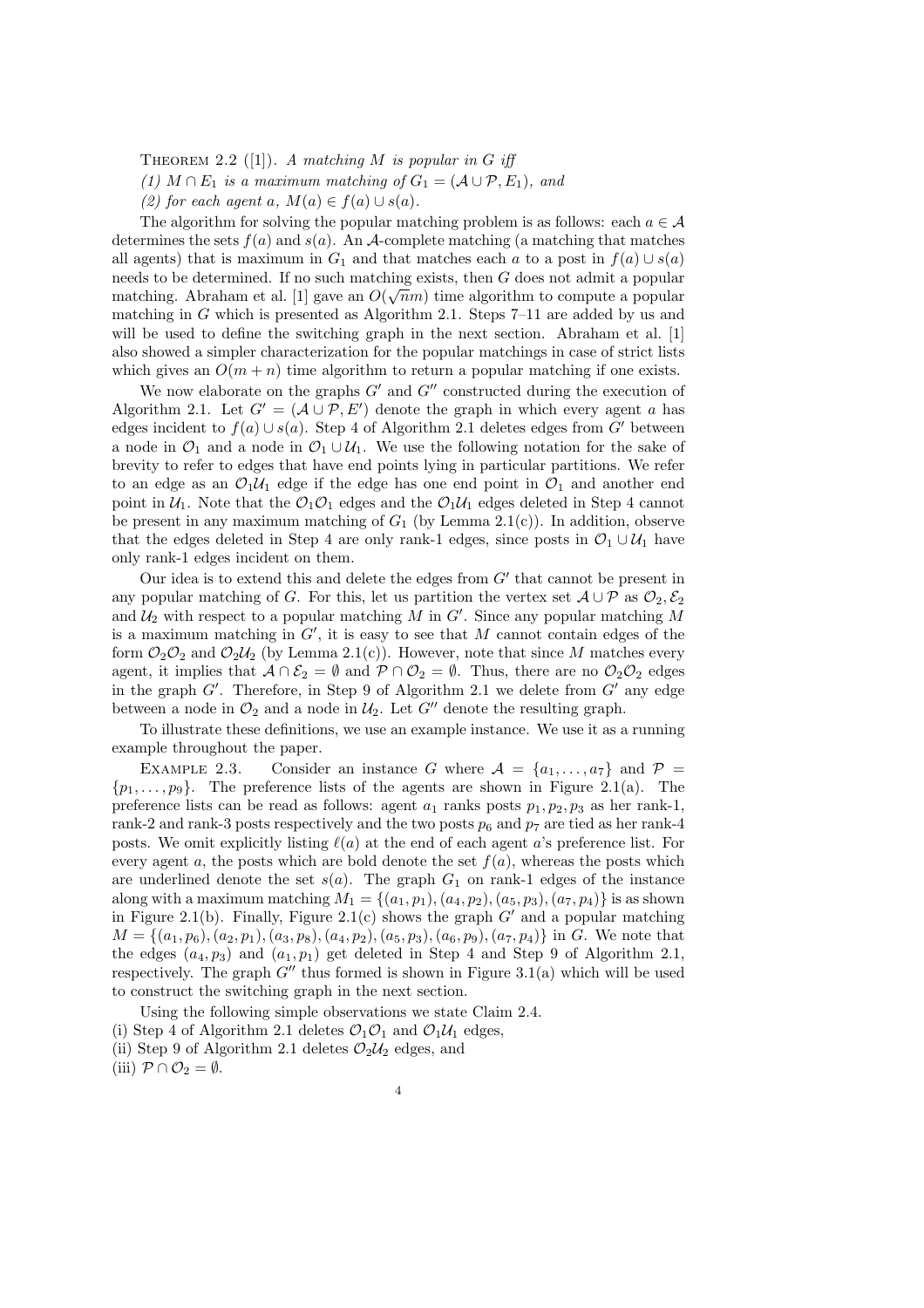

FIG. 2.1. (a) Preference lists of agents  $\{a_1, \ldots, a_7\}$ . The posts which are bold denote  $f(a)$  and the posts which are underlined denote  $s(a)$ . (b) The graph  $G_1$  with bold edges denoting matching  $M_1$ . (c) The graph G' with bold edges denoting a popular matching M.

CLAIM 2.4. Let a be an agent such that  $a \in \mathcal{U}_2$ . Then, in Step 9 of Algorithm 2.1, no edge incident on a gets deleted. Let a be an agent such that  $a \in \mathcal{E}_1$ . Then, in Step 4 of Algorithm 2.1, no edge incident on a gets deleted.

Algorithm 2.1 An  $O(\sqrt{n}m)$ -time algorithm for the popular matching problem from [1] (Steps 7–11 are added by us).

**Input:**  $G = (\mathcal{A} \cup \mathcal{P}, E).$ 

- 1: Construct  $G_1 = (\mathcal{A} \cup \mathcal{P}, E_1)$ . Let  $M_1$  be a maximum matching in  $G_1$ .
- 2: Partition  $A \cup P$  as  $\mathcal{O}_1, \mathcal{E}_1, \mathcal{U}_1$  with respect to  $M_1$  in  $G_1$ .
- 3: Construct  $G' = (\mathcal{A} \cup \mathcal{P}, E')$ , where  $E' = \{(a, p) : a \in \mathcal{A} \text{ and } p \in f(a) \cup s(a)\}.$
- 4: Remove any edge in G' between a node in  $\mathcal{O}_1$  and a node in  $\mathcal{O}_1 \cup \mathcal{U}_1$ .
- 5: Determine a maximum matching M in G' by augmenting  $M_1$ .
- 6: If M is A-complete then M is popular in  $G$ , else return "no popular matching".
- 7: if G admits a popular matching then
- 8: Partition  $\mathcal{A} \cup \mathcal{P}$  as  $\mathcal{O}_2, \mathcal{E}_2, \mathcal{U}_2$  with respect to M in G'.
- 9: Partition  $A \cup P$  as  $\mathcal{O}_2$ ,  $\mathcal{E}_2$ ,  $\mathcal{U}_2$  with respect to M in G'.<br>9: Remove any edge in G' between a node in  $\mathcal{O}_2$  and a node in  $\mathcal{U}_2$ .<br>10: Denote the resulting graph as  $G'' = (A \cup P, E'')$ .
- Denote the resulting graph as  $G'' = (\mathcal{A} \cup \mathcal{P}, E'')$ .
- 11: end if

DEFINITION 2.5. For an agent a, let choices(a) be the set of posts p such that  $(a, p)$  is an edge in  $G''$ .

It is easy to see that for any  $a \in \mathcal{A}$ , choices(a)  $\subseteq f(a) \cup s(a)$ . Using the above definition and the fact in Step 9 of Algorithm 2.1 we delete only those edges that do not belong to any popular matching in G, we make the following claim.

CLAIM 2.6. Let  $M$  be any popular matching in  $G$  and a be any agent. The matching M is contained in  $G''$  and  $M(a) \in choices(a)$ .

We now show using the following lemma that the cardinality of  $choices(a)$  for any agent a is no less than two. This fact will be used by the switching graph defined in the next section.

LEMMA 2.7. For any agent  $a \in \mathcal{A}$ ,  $|choices(a)| \geq 2$ .

*Proof.* We first show that every agent has degree at least 2 in the graph  $G'$ constructed in Step 3 of Algorithm 2.1. Recall that  $G'$  denotes the graph in which every agent a has edges to  $f(a) \cup s(a)$ . Let  $a \in \mathcal{A}$ . If  $|f(a)| \geq 2$ , we are done. Else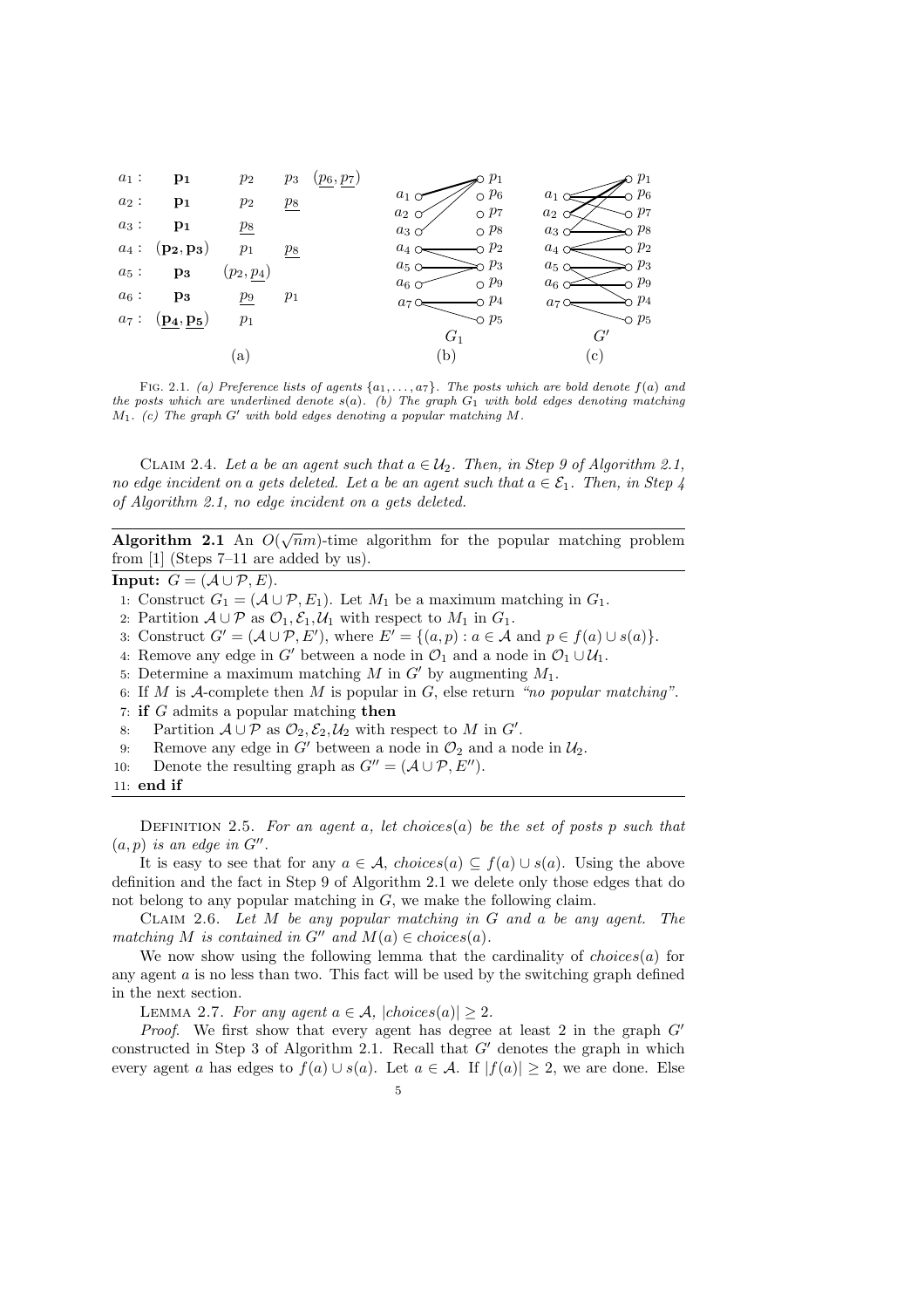let  $f(a)$  contain exactly one post and let  $f(a) = \{p\}$ . In this case, it is easy to see that  $p \in \mathcal{O}_1 \cup \mathcal{U}_1$ . Thus, by the definition of  $s(a)$ , we conclude that  $s(a) \cap f(a) = \emptyset$ . Moreover, for every agent a,  $s(a)$  is well-defined due to the introduction of  $\ell(a)$ . This shows that, even when  $|f(a)| = 1$ , agent a has at least two edges incident on it in the graph  $G'$ , one edge to  $p \in f(a)$  and, one or more edges to posts in  $s(a)$ .

Next, observe that the graph  $G''$  differs from  $G'$  because edges may get deleted in Step 4 and Step 9 of Algorithm 2.1. We now show that even after the deletions, every agent continues to have degree at least  $2$  in the resultant graph  $G''$ . This will prove that for any  $a \in \mathcal{A}$ , choices(a)  $\geq 2$ . Let  $M_1$  be a maximum matching in  $G_1$ and  $M$  be a popular matching in  $G$ .

Consider the edges deleted in Step 4. Recall that we never delete matched edges, since they are either of the form  $\mathcal{OE}$  or  $\mathcal{UU}$ . We consider three cases depending on the partition in which a belongs when vertices are partitioned as  $\mathcal{O}_1, \mathcal{E}_1, \mathcal{U}_1$ .

- Let  $a \in \mathcal{E}_1$ : By Claim 2.4, no edge incident on a gets deleted in Step 4, so we are done.
- Let  $a \in \mathcal{O}_1$ : This implies that a is matched in  $M_1$  and let  $M_1(a) = p$ . In addition, there exists an odd length alternating path  $T = \langle p_0, a_1, p_1, \ldots, a_k, p_k, a \rangle$ w.r.t.  $M_1$  starting at an unmatched post  $p_0$  leading to the agent a. The path T is incident on a with an unmatched edge  $(p_k, a)$ . Note that this unmatched edge  $(p_k, a)$  is of the form  $\mathcal{E}_1 \mathcal{O}_1$  and hence does not get deleted. Thus, the two neighbors  $p_k$  and p of the agent a ensure that the degree of a is at least 2 even after some edges incident on a may get deleted in Step 4.
- Finally, let  $a \in \mathcal{U}_1$ : This implies that a is matched in  $M_1$  and let  $M_1(a) = p$ . Since  $a \in \mathcal{U}_1$ , it implies that every post  $p' \in f(a)$  is such that  $p' \in \mathcal{O}_1 \cup \mathcal{U}_1$ . Since  $s(a)$  is the set of most preferred posts belonging to  $\mathcal{E}_1$ , we conclude that in this case, all posts in  $s(a)$  are at rank greater than or equal to 2. Moreover, since Step 4 only deletes rank-1 edges, none of the edges from a to posts in  $s(a)$  can get deleted in this step. Thus, counting the edge to p and one or more edges to posts in  $s(a)$ , we ensure that a has degree at least 2, even after some edges incident on a may get deleted in Step 4.

We now consider edges deleted in Step 9. Recall that  $A \cap \mathcal{E}_2 = \emptyset$ . Consider  $a \in \mathcal{O}_2$ , then using the same argument as we used for  $a \in \mathcal{O}_1$ , we can prove that even after edges incident on a get deleted, degree of a remains at least 2. Finally, if  $a \in \mathcal{U}_2$ , then by Claim 2.4, no edge incident on a gets deleted in Step 9.

Thus, we have proved that in the graph  $G''$ , the degree of every agent is at least 2, which implies that  $choices(a) \geq 2$ , for every  $a \in \mathcal{A}$ .  $\square$ 

3. The switching graph characterization. In this section we develop the switching graph for the popular matchings problem with ties. In case of strict lists, McDermid and Irving [13] defined a switching graph  $G_M = (\mathcal{P}, E_M)$  as a directed graph on the posts of G and the edge set  $E_M$  is determined by a popular matching M in G. In fact, a similar graph was defined even before that by Mahdian  $[11]$  (again for strict lists) to study the existence of popular matchings in random instances. McDermid and Irving showed that given a popular matching  $M$  in  $G$ , the switching graph  $G_M$  can be used to efficiently construct any other popular matching  $M'$  in  $\widetilde{G}$ . They also exploited the switching graph to develop efficient algorithms for several problems such as computing popular pairs, and counting the number of popular matchings, to name a few. We use the notation and terminology from [13] to define the switching graph in case of ties.

Let G be an instance of the popular matchings problem with ties and let  $M$  be a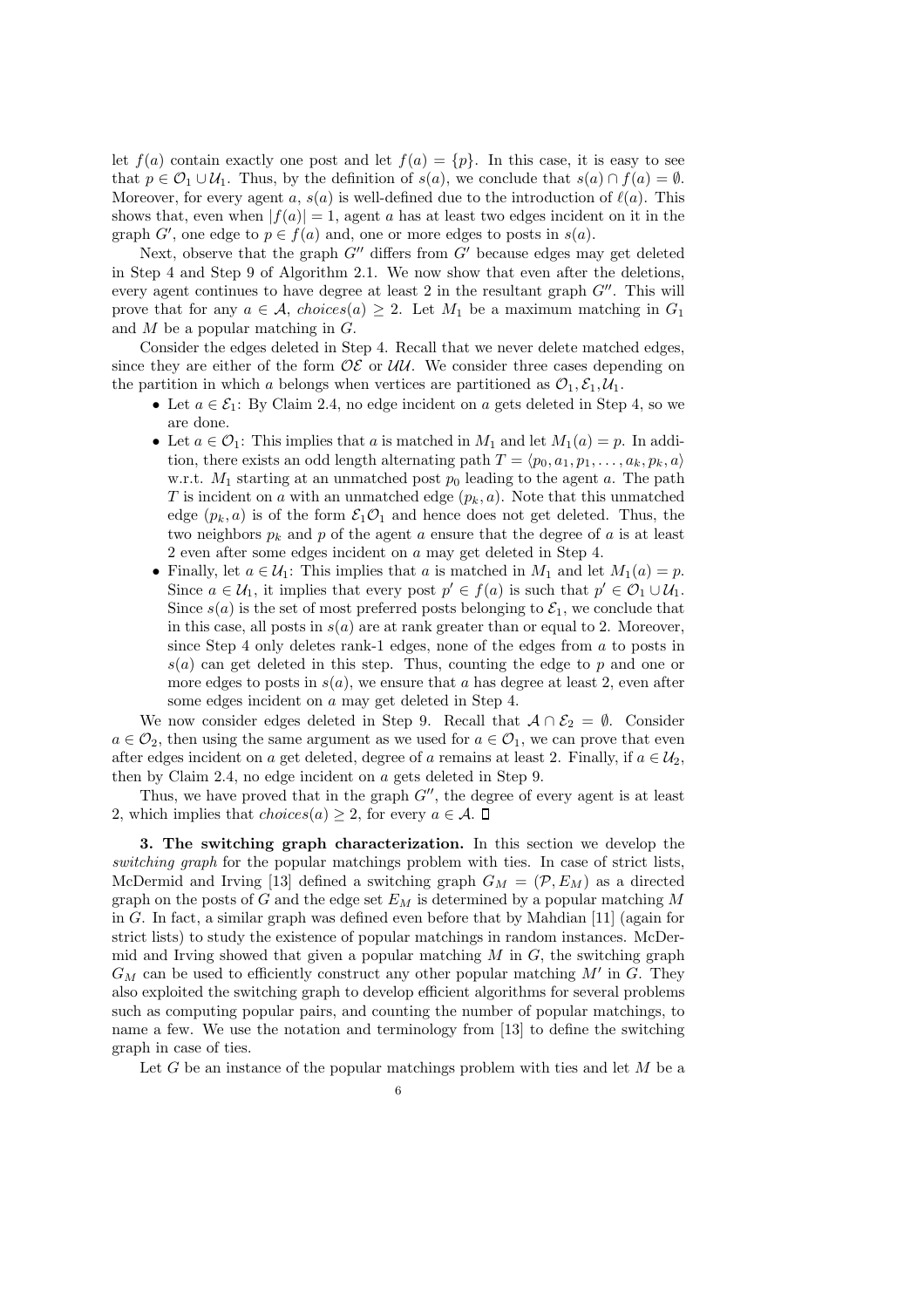popular matching in G. The switching graph  $G_M = (\mathcal{P}, E_M)$  is a directed weighted graph on the posts  $P$  of  $G$  and is defined with respect to  $M$  in  $G$ . The edge set  $E_M$  is defined using the pruned graph  $G'' = (\mathcal{A} \cup \mathcal{P}, E'')$  constructed in Step 10 of Algorithm 2.1. There exists an edge from  $p_i$  to  $p_j$  (with  $p_i \neq p_j$ ) in  $E_M$  iff for some  $a \in \mathcal{A}$ ,  $p_i = M(a)$  and  $(a, p_j) \in E''$ . The weight of an edge  $w(M(a), p_j)$  is defined as:

$$
w(M(a), p_j) = 0 \quad \text{if } a \text{ is indifferent between } M(a) \text{ and } p_j
$$
  
= -1 if a prefers  $M(a)$  to  $p_j$   
= +1 if a prefers  $p_j$  to  $M(a)$ .

It is easy to see that the graph  $G_M = (\mathcal{P}, E_M)$  can be constructed in  $O(\sqrt{n}m)$  time using Algorithm 2.1.

Consider a vertex p in  $G_M$ . Call p a sink vertex in  $G_M$  if the out-degree of p is zero in  $G_M$ . We will prove subsequently that sink vertices are posts that are unmatched in M. Let X be a connected component in the underlying undirected graph of  $G_M$ . Call  $\mathcal X$  a sink component if  $\mathcal X$  contains one or more sink vertices; otherwise call  $\mathcal X$  a non-sink component.

For a path T (resp. cycle C) in  $G_M$ , the weight of the path  $w(T)$  (resp.  $w(C)$ ) is the sum of the weights on the edges in  $T$  (resp.  $C$ ). (Whenever we refer to paths and cycles in  $G_M$  we imply directed paths and directed cycles respectively.) A path  $T = \langle p_0, p_1, \ldots, p_{k-1} \rangle$  in  $G_M$  is called a *switching path* if T ends in a sink vertex and  $w(T) = 0$ . Similarly, a cycle  $C = \langle p_0, \ldots, p_{k-1}, p_0 \rangle$  in  $G_M$  is called a *switching* cycle if  $w(C) = 0$ . Let  $\mathcal{A}_T = \{a_i : M(p_i) = a_i, \text{ for } i = 0 \dots k-2 \}$  and denote by  $M' = M \cdot T$  the matching obtained by *applying* the switching path to M, that is, for  $a_i \in \mathcal{A}_T$ ,  $M'(a_i) = p_{i+1}$  whereas for  $a \notin \mathcal{A}_T$ ,  $M'(a) = M(a)$ . Similarly, for a switching cycle C, define  $A_C = \{a_i : M(p_i) = a_i, \text{for } i = 0 \dots k - 1 \}$  and denote by  $M' = M \cdot C$  the matching obtained by *applying* the switching cycle to M, that is, for  $a_i \in \mathcal{A}_C$ ,  $M'(a_i) = p_{(i+1)} \mod k$  whereas for  $a \notin \mathcal{A}_C$ ,  $M'(a) = M(a)$ . Before we prove the structural properties of the switching graph, let us construct the switching graph for our example instance.

EXAMPLE 3.1. Recall the instance in Figure 2.1(a) and the graph  $G''$  constructed by Step 10 of Algorithm 2.1. Figure 3.1(a) shows the graph  $G''$  for the instance with a popular matching  $M = \{(a_1, p_6), (a_2, p_1), (a_3, p_8), (a_4, p_2), (a_5, p_3), (a_6, p_9), (a_7, p_4)\}.$ Figure 3.1(b) shows the switching graph  $G_M$  with respect to M. Consider the switching path  $T = \langle p_9, p_3, p_4, p_5 \rangle$  in  $G_M$ . By applying T to M we get  $M' = M \cdot T$  where  $M' = \{(a_1, p_6), (a_2, p_1), (a_3, p_8), (a_4, p_2), (a_5, p_4), (a_6, p_3), (a_7, p_5)\}.$  It is easy to verify that  $\overline{M'}$  is also a popular matching in  $\overline{G}$ .

3.1. Structural properties. In this section we prove some useful structural properties of the switching graph  $G_M$ . Recall that the vertices  $A \cup P$  are partitioned as  $\mathcal{O}_1, \mathcal{E}_1, \mathcal{U}_1$  w.r.t. a maximum matching  $M_1$  in  $G_1$  (see Step 2 of Algorithm 2.1). We show that this partition of vertices determines the weights on the edges of the switching graph. Additionally, the vertices  $A\cup P$  are partitioned as  $\mathcal{O}_2$ ,  $\mathcal{E}_2$ ,  $\mathcal{U}_2$  w.r.t. a popular matching  $M$  in  $G'$  (see Step 8 of Algorithm 2.1). We show that this partition determines whether a post belongs to a sink component or a non-sink component.

PROPERTY 3.2. A vertex p is a sink vertex of  $G_M$  iff p is unmatched in M. Furthermore, every sink vertex of  $G_M$  belongs to the set  $\mathcal{E}_1$ .

*Proof.* We note that by the definition of the graph  $G_M$ , an unmatched post p does not have any out-going edge and hence is a sink vertex of  $G_M$ . To show that a sink vertex p is unmatched in M, it suffices to observe that for any  $a \in \mathcal{A}$ , we have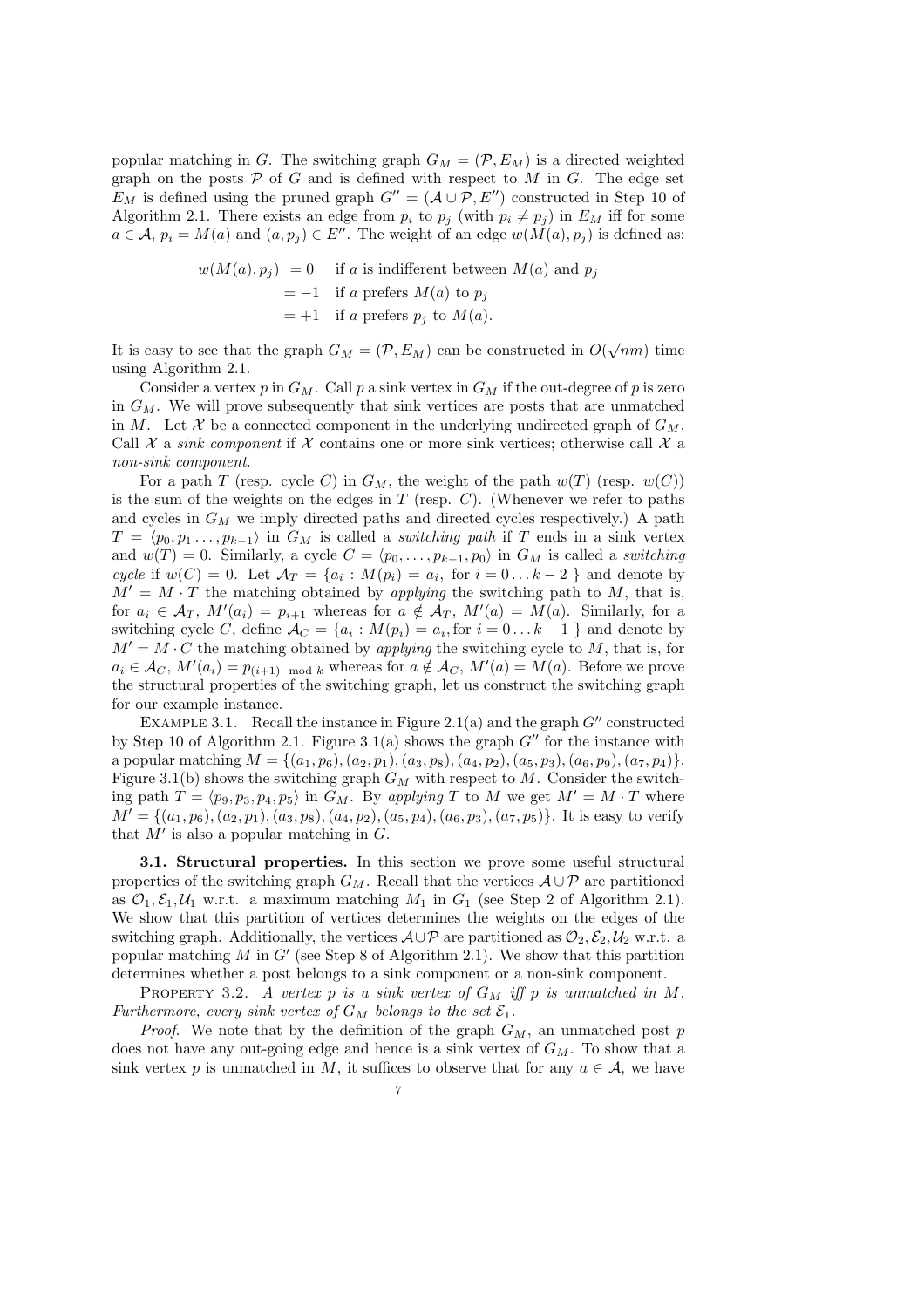

FIG. 3.1. (a) The graph G'' with a popular matching M. (b) Switching graph  $G_M$  with respect to M in G.

 $|choices(a)| \geq 2$ , by Lemma 2.7. Thus, every matched post will have out-degree at least one in  $G_M$  and hence only an unmatched post can be a sink vertex.

We now prove that every sink vertex belongs to  $\mathcal{E}_1$ . Assume for the sake of contradiction that a sink vertex p in  $G_M$  belongs to  $\mathcal{O}_1 \cup \mathcal{U}_1$ . Since p is a sink, it implies that  $p$  is unmatched in  $M$ . Moreover, since  $M$  is a popular matching, it implies that M is a maximum matching on rank-1 edges in  $G$ . However, every maximum matching on rank-1 edges of G matches every vertex in  $\mathcal{O}_1 \cup \mathcal{U}_1$ . Thus, if p is unmatched in M and  $p \in \mathcal{O}_1 \cup \mathcal{U}_1$ , it implies that M is not a maximum matching on rank-1 edges of G, a contradiction.  $\square$ 

PROPERTY 3.3. A post p belongs to a sink component of  $G_M$  iff  $p \in \mathcal{E}_2$ . A post p belongs to a non-sink component of  $G_M$  iff  $p \in \mathcal{U}_2$ . Additionally, every post belonging to a sink component has a path to some sink vertex in  $G_M$ .

*Proof.* We show that it suffices to prove the first statement. Let  $p$  be a post such that  $p \in \mathcal{E}_2$ . Then p is either unmatched in M or p has an even length alternating path starting at an unmatched vertex  $p'$  with respect to M in G'. If p is unmatched, then p is a sink vertex in  $G_M$  and hence we are done. Else let  $\langle p = p_1, a_1, \ldots, p_k, a_k, p_{k+1} =$ p') denote the alternating path and for every  $1 \leq i \leq k$ , we have  $M(p_i) = a_i$ . Note that every unmatched edge  $(a_i, p_{i+1})$  is of the form  $\mathcal{O}_2\mathcal{E}_2$  and hence none of these unmatched edges get deleted in Step 9 of Algorithm 2.1. Therefore, it is easy to see that the path  $\langle p = p_1, p_2, \ldots, p_{k+1} = p' \rangle$  is present in  $G_M$  and hence p belongs to the sink component that contains p'. This also implies that every  $p \in \mathcal{E}_2$  has a directed path to some sink vertex in  $G_M$ .

To prove the other direction let  $\mathcal X$  be a sink component in  $G_M$  and  $p'$  be a sink in X. For the sake of contradiction let  $p \in \mathcal{X}$  and  $p \in \mathcal{U}_2$ . Recall that  $\mathcal{O}_2 \cap \mathcal{P} = \emptyset$ . Now since  $p$  and  $p'$  lie in the same component, there is an (undirected) path between p and p' in the underlying undirected component of X. Let  $\langle p = p_1, p_2, \ldots, p_k = p' \rangle$ denote this undirected path. Since  $p_1 \in \mathcal{U}_2$  and  $p_k \in \mathcal{E}_2$ , it implies that there exists an  $1 \leq i \leq k-1$  such that  $p_i \in \mathcal{U}_2$  and  $p_{i+1} \in \mathcal{E}_2$ . Consider the two possible directions for the edge between  $p_i$  and  $p_{i+1}$  in  $G_M$ : (i) If the edge is directed from  $p_i$  to  $p_{i+1}$  in  $G_M$ , then we show that  $p_i$  has a directed path to some sink of X. As proved earlier,  $p_{i+1}$  has a directed path T to some sink in X. We now prefix the edge  $(p_i, p_{i+1})$  to the path T to get a directed path from  $p_i$  to some sink. Such a directed path to a sink implies an even length alternating path with respect to  $M$  in  $G'$  from the sink to  $p_i$ . This contradicts the fact that  $p_i \in U_2$ . (ii) Finally, if the edge is directed from  $p_{i+1}$  to  $p_i$  in  $G_M$ , then it implies that  $p_{i+1}$  is matched in M and let  $M(p_{i+1}) = a_{i+1}$ .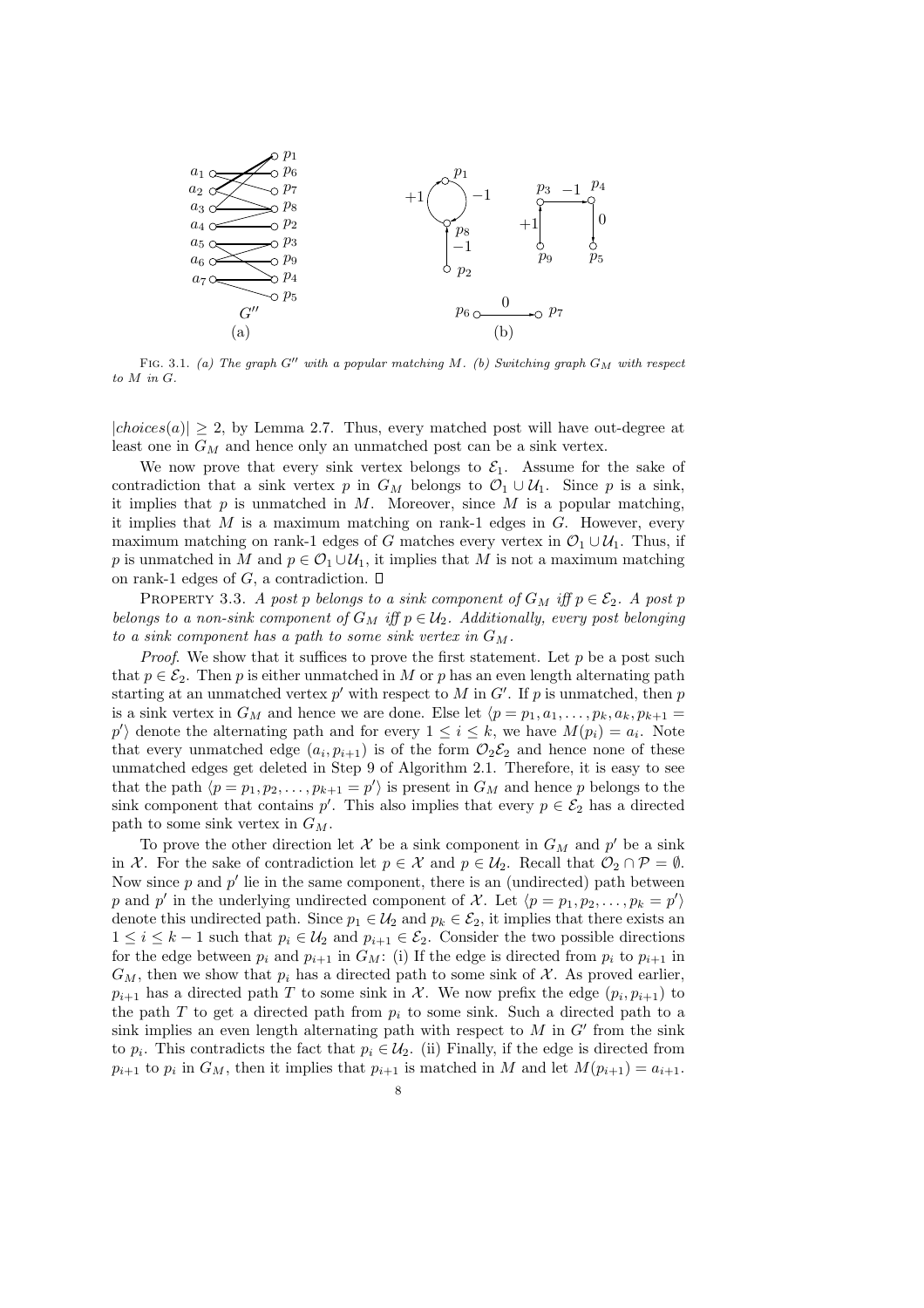Since  $p_{i+1} \in \mathcal{E}_2$  this implies that  $a_{i+1} \in \mathcal{O}_2$ . Thus the presence of the edge  $(p_{i+1}, p_i)$ in  $G_M$  implies that there is an  $\mathcal{O}_2\mathcal{U}_2$  edge  $(a_{i+1}, p_i)$  in the graph  $G''$ . However, such an  $\mathcal{O}_2\mathcal{U}_2$  edge should have been deleted by Step 9 of Algorithm 2.1. Hence such an edge cannot be present in  $G_M$  contradicting the fact that  $p \in \mathcal{U}_2$ . Thus, every post p belonging to a sink component belongs to the set  $\mathcal{E}_2$ .

The above proof immediately implies that a post  $p$  belongs to a non-sink component iff  $p \in \mathcal{U}_2$ . This finishes the proof of Property 3.3.  $\Box$ 

PROPERTY 3.4. For an edge  $(p_i, p_j)$  in  $G_M$ , the weight  $w(p_i, p_j)$  is determined by which partition  $p_i$  and  $p_j$  belong to when vertices are partitioned as  $\mathcal{O}_1, \mathcal{E}_1, \mathcal{U}_1$ . That is,  $w(p_i, p_j)$  can be determined using Table 3.1.

| $p_j$<br>$p_i$  | $\mathcal{O}_1$ | $\mathcal{E}_1$ | $\mathcal{U}_1$ |
|-----------------|-----------------|-----------------|-----------------|
| Ω,              |                 |                 |                 |
| $\mathcal{E}_1$ |                 |                 |                 |
| $\mathcal{U}_1$ |                 |                 |                 |
| TABLE 3.1       |                 |                 |                 |

Table shows  $w(p_i, p_j)$  for an edge  $(p_i, p_j)$  in  $G_M$ . The weight is determined by the partition of vertices as  $\mathcal{O}_1, \mathcal{E}_1, \mathcal{U}_1$ . The  $\times$  denotes that such an edge is not present in  $G_M$ .

*Proof.* To prove Property 3.4 we justify the entries in Table 3.1. Let  $(p_i, p_j)$  be an edge in  $G_M$  and let  $M(p_i) = a$ . The weight on the edge  $(p_i, p_j)$  is determined by the relative ranks of  $p_i$  and  $p_j$  in a's preference list. We note that a post  $p \in \mathcal{O}_1 \cup \mathcal{U}_1$ has only rank-1 edges incident on it in the graph  $G'$ . Hence if  $p_i \in \mathcal{O}_1 \cup \mathcal{U}_1$ , then a treats  $p_i$  as her rank-1 post.

- $p_i \in \mathcal{O}_1$ : a treats  $p_i$  as her rank-1 post and since posts in  $\mathcal{O}_1$  remain matched to agents in  $\mathcal{E}_1$ , it implies that  $a \in \mathcal{E}_1$ .
	- $-p_j \in \mathcal{O}_1$ : a treats  $p_j$  as her rank-1 post, thus,  $w(p_i, p_j) = 0$ .
	- $-p_j \in \mathcal{E}_1$ : We show that a treats  $p_j$  as her non-rank-1 post and hence  $w(p_i, p_j) = -1$ . Assume for the sake of contradiction that a treats  $p_j$  as a rank-1 post. It implies that there is an  $\mathcal{E}_1 \mathcal{E}_1$  edge in the graph  $G_1$ , a contradiction (by part (c) Lemma 2.1).
	- $-p_i \in U_1$ : We show that such an edge cannot exist in  $G_M$ . Recall that posts in  $U_1$  have only rank-1 edges incident on them, hence a treats  $p_j$ as her rank-1 post. This implies that there is an  $\mathcal{E}_1 \mathcal{U}_1$  edge in  $G_1$ , a contradiction (by part (c) of Lemma 2.1).
- $p_i \in \mathcal{E}_1$ : Here we consider two cases:
	- (i) a treats  $p_i$  as her rank-1 post: In this case, we note that  $s(a) \subseteq f(a)$  and hence  $a$  has only rank-1 edges incident on it in the graph  $G'$  and all these edges are incident on posts which belong to  $\mathcal{E}_1$ . Thus the only case possible is,  $p_j \in \mathcal{E}_1$  and  $w(p_i, p_j) = 0$ .

(ii) a treats  $p_i$  as her non-rank-1 post: We first note that  $a \in \mathcal{E}_1$  because agents in  $\mathcal{O}_1 \cup \mathcal{U}_1$  remain matched along rank-1 edges in every popular matching. Consider the three different cases for  $p_i$ .

- $-p_j \in \mathcal{O}_1$ : a treats  $p_j$  as her rank-1 post and hence  $w(p_i, p_j) = +1$ .
- $-p_j \in \mathcal{E}_1$ : We show that a treats  $p_j$  as her non-rank-1 post and hence  $w(p_i, p_j) = 0$ . Assume for the sake of contradiction that a treats  $p_j$  as her rank-1 post. Then there exists an  $\mathcal{E}_1 \mathcal{E}_1$  edge in  $G_1$  a contradiction (by part (c) of Lemma 2.1).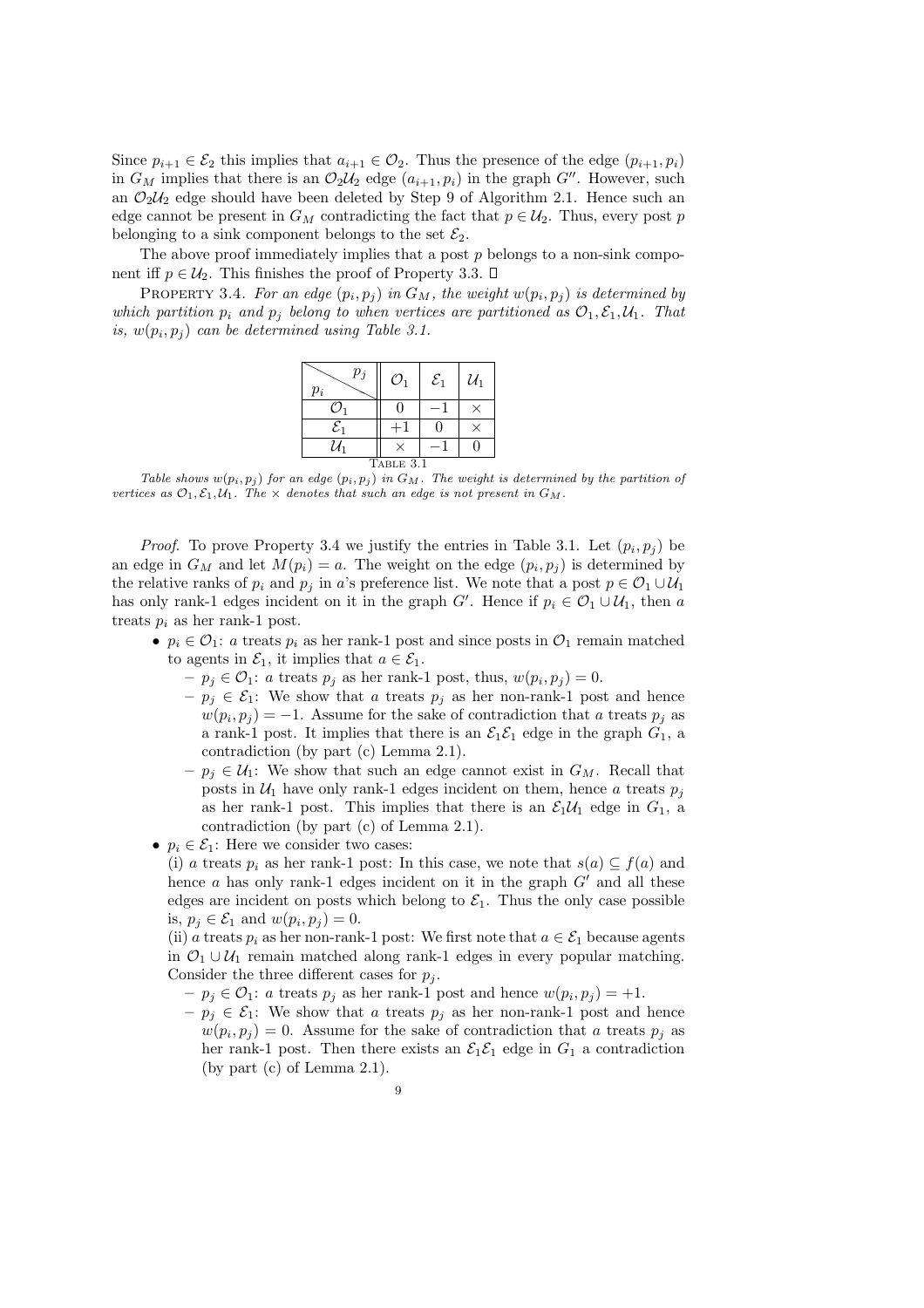- $-p_j \in \mathcal{U}_1$ : We show that such an edge cannot exist in  $G_M$ . If such an edge exists there is an  $\mathcal{E}_1\mathcal{U}_1$  edge in  $G_1$  a contradiction (by part (c) of Lemma 2.1).
- $p_i \in \mathcal{U}_1$ : a treats  $p_i$  as her rank-1 post and since posts in  $\mathcal{U}_1$  remain matched along agents in  $\mathcal{U}_1$ , it implies that  $a \in \mathcal{U}_1$ .
	- $-p_j \in \mathcal{O}_1$ : a treats  $p_j$  as her rank-1 post however such an edge gets deleted as an  $\mathcal{O}_1\mathcal{U}_1$  edge in Step 4 of Algorithm 2.1. Thus such an edge cannot be present in  $G_M$ .
	- $-p_j \in \mathcal{E}_1$ : We show that a treats  $p_j$  as her non-rank-1 post and hence  $w(p_i, p_j) = -1$ . Assume for the sake of contradiction that a treats  $p_j$  as a rank-1 post then, it implies that there is a  $\mathcal{U}_1 \mathcal{E}_1$  edge in the graph  $G_1$ , a contradiction (by part (c) of Lemma 2.1).

 $-p_j \in \mathcal{U}_1$ : a treats  $p_j$  as her rank-1 post and therefore  $w(p_i, p_j) = 0$ . This justifies all the entries of Table 3.1.  $\square$ 

PROPERTY 3.5. Every path T in  $G_M$  has  $w(T) \in \{-1, 0, +1\}$ . Every cycle C in  $G_M$  has  $w(C) = 0$ . There exists no path T in  $G_M$  ending in a sink vertex with  $w(T) = +1.$ 

Proof. It is easy to observe that if the edges have weights according to Table 3.1, then every path in  $G_M$  has weight belonging to  $\{-1,0,+1\}$ . Furthermore, every cycle has to have weight 0. It remains to argue that in  $G_M$  there exists no path T of weight +1 which ends in a sink. For contradiction, assume that such a path exists in  $G_M$ and consider applying the path T to M to obtain the matching  $M' = M \cdot T$ . The number of agents that prefer  $M'$  to  $M$  is exactly one more than the number of agents that prefer  $\tilde{M}$  to  $M'$ . Thus  $M'$  is more popular than  $M$ , contradicting the fact that M was a popular matching.  $\square$ 

PROPERTY 3.6. For any switching path  $T$  (or switching cycle C) in  $G_M$ , the matching  $M' = M \cdot T$  ( $M' = M \cdot C$  resp.) is a popular matching in G. Every popular matching  $M'$  in  $G$  can be obtained from  $M$  by applying to  $\widetilde{M}$  zero or more vertex disjoint switching paths and switching cycles in each of the of sink components of  $G_M$ together with zero or more vertex disjoint switching cycles in each of the non-sink components of  $G_M$ .

*Proof.* We first show that for any switching path  $T$ , the matching obtained by applying T to M is popular in G. Let  $T = \langle p_0, p_2, \ldots, p_{k-1} \rangle$  be a switching path in  $G_M$  with  $p_{k-1}$  unmatched in M and let  $M' = M \cdot T$ . Let  $\mathcal{A}_T = \{a_i : M(p_i) =$  $a_i$ , for  $i = 0...k-2$  }. We observe that for every  $a_i \in A_T$ ,  $M'(a_i) \in f(a_i) \cup s(a_i)$ because edges of  $G_M$  are derived from a subset of graph  $G' = (A \cup P, E')$  (refer to Algorithm 2.1). Furthermore, for any  $a \notin \mathcal{A}_T$ ,  $M'(a) = M(a)$ . Finally, note that since  $w(T) = 0$ , for every agent that got demoted from her rank-1 post there exists a unique agent who got promoted to her rank-1 post in  $M'$ . Thus,  $M'$  is a maximum matching on rank-1 edges of G. It is therefore clear that  $M'$  satisfies both the properties defined by Theorem 2.2 and hence  $M'$  is a popular matching in G. A similar argument proves that for any switching cycle C, the matching  $M \cdot C$  is also a popular matching in G.

Now consider any popular matching  $M'$  in  $G$ . We show that  $M'$  can be obtained from M by applying a set of vertex disjoint switching paths and switching cycles of  $G_M$ . Consider  $M \oplus M'$  which is a collection of vertex disjoint paths and cycles in G. Since G is bipartite, it is clear that the cycles are of even length. To see that the paths are of even length, we recall that the addition of  $\ell(a)$  at the end of each agent a's preference list ensures that  $|M| = |M'|$ . Let  $T_G = \langle p_1, a_1, \ldots, p_k, a_k, p_{k+1} \rangle$  be any even length path in  $M \oplus M'$  with  $p_{k+1}$  unmatched in  $M$  and  $p_1$  unmatched in  $M'$ .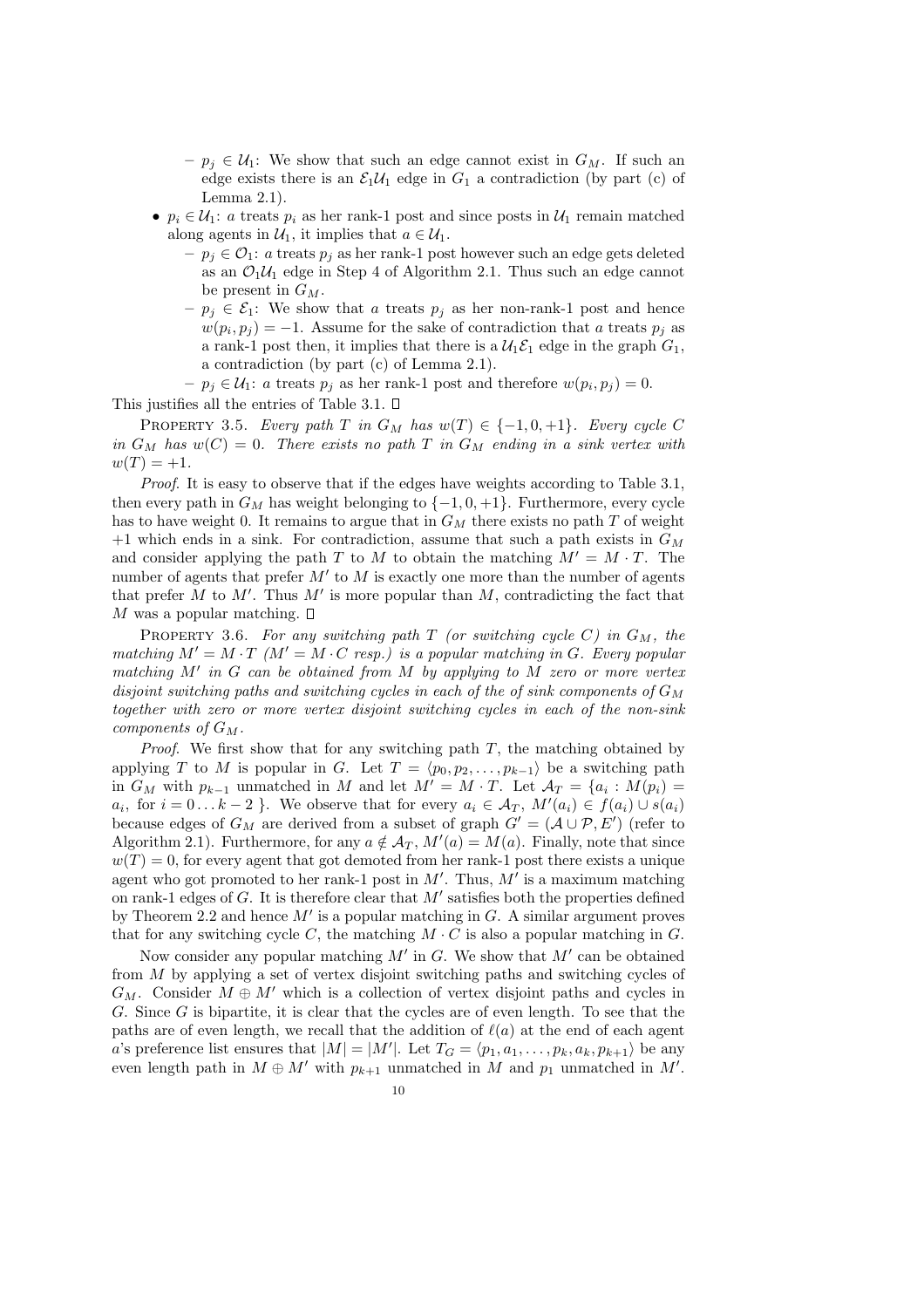For every  $1 \leq i \leq k$ , let  $M(p_i) = a_i$ . Now, using Claim 2.6, we know that both M and M' are contained in  $G''$ , therefore the path  $T_G$  is contained in  $G''$ . Thus, it is easy to see that the path  $T = \langle p = p_1, p_2, \ldots, p_{k+1} = p' \rangle$  is present in  $G_M$  and it ends in a sink. Note that  $w(T)$  cannot be strictly positive since M is a popular matching. Similarly,  $w(T)$  cannot be strictly negative. This is because since both M and M' are popular,  $w(T) \le -1$  implies that there exists another path  $T_G'$  (or a cycle  $C_G'$ ) in  $M \oplus M'$ , whose corresponding path  $T'$  (resp. cycle C') in the graph  $G_M$  has a positive weight. However, this again contradicts the fact that  $M$  is a popular matching. Thus, the path  $T$  has weight 0 and ends in a sink and hence is a switching path. A similar argument shows that every cycle in  $M \oplus M'$  has a corresponding switching cycle in  $G_M$ . Applying these switching paths and cycles to M gives us the desired matching  $M'$ , thus completing the proof.

Recall the definition of  $choices(a)$  for an agent as given by Definition 2.5. We now define the notion of a *tight-pair*, that is, a set of agents  $A_1$  and a set of posts  $\mathcal{P}_1$  with  $|\mathcal{A}_1| = |\mathcal{P}_1|$ . In addition, for every  $a \in \mathcal{A}_1$  we have choices(a)  $\subseteq \mathcal{P}_1$ . The concept of a tight-pair will be used in the next section where we define the cheating strategy. We show that a tight-pair exists whenever there is a non-sink component in the switching graph  $G_M$ .

LEMMA 3.7. Let  $\mathcal Y$  be a non-sink component in  $G_M$  and  $q \in \mathcal Y$ . Let

$$
\mathcal{P}_q = \{q\} \cup \{p : q \text{ has a path to } p \text{ in } G_M \}
$$

Then there exists a set of agents  $A_q$  such that (i)  $|A_q| = |\mathcal{P}_q|$ , and (ii) for every  $a \in \mathcal{A}_q$ , choices $(a) \subseteq \mathcal{P}_q$ .

*Proof.* Let  $\mathcal{A}_q = \{M(p) : p \in \mathcal{P}_q\}$ . Since every  $p \in \mathcal{P}_q$  is matched, we note that  $|\mathcal{A}_q| = |\mathcal{P}_q|$ . Consider any agent  $a \in \mathcal{A}_q$ ; then  $M(a) \in \mathcal{P}_q$  and note that  $M(a) \in choices(a)$ . Moreover, note that, for every  $p' \in choices(a) \setminus \{M(a)\}$ , we have an edge  $(M(a), p')$  in  $G_M$ . Thus, every such  $p'$  also belongs to  $\mathcal{P}_q$ . This proves that for every  $a \in \mathcal{A}_q$ , choices $(a) \subseteq \mathcal{P}_q$ .  $\square$ 

3.2. Generating popular pairs and counting popular matchings. Let  $G = (\mathcal{A} \cup \mathcal{P}, E)$  be an instance of the popular matchings problem. Define

 $PopPairs = \{(a, p) \in E: M \text{ is a popular matching in } G \text{ and } M(a) = p\}.$  (3.1)

We show that the set  $PopPairs$  can be computed efficiently using our switching graph. In particular, we prove the following theorem.

THEOREM 3.8. The set of popular pairs for an instance  $G = (\mathcal{A} \cup \mathcal{P}, E)$  of the popular matchings problem with ties can be computed in  $O(\sqrt{n}m)$  time.

*Proof.* Let  $G_M$  be the switching graph with respect to a popular matching M in G. From Property 3.6 we can conclude that an edge  $e = (a, p)$  is a popular pair if and only if (i)  $e \in M$  or, (ii) the edge  $(M(a), p)$  belongs to some switching path in  $G_M$  or, (iii) the edge  $(M(a), p)$  belongs to some switching cycle in  $G_M$ . We show how each of these conditions can be efficiently verified.

- The condition (i) can be checked in  $O(\sqrt{n}m)$  time by running Algorithm 2.1 and obtaining a popular matching M.
- In order to check condition (iii), recall that every cycle in  $G_M$  has weight 0 and is therefore a switching cycle. This implies that every edge belonging to a strongly connected component of  $G_M$  is a popular pair. We can therefore use the linear time algorithm of Tarjan [16] to find strongly connected components of  $G_M$  and mark edges that satisfy condition (iii).
- In order to check condition (ii), recall that a switching path is a path which has weight 0 and ends in a sink. Therefore such paths can be found only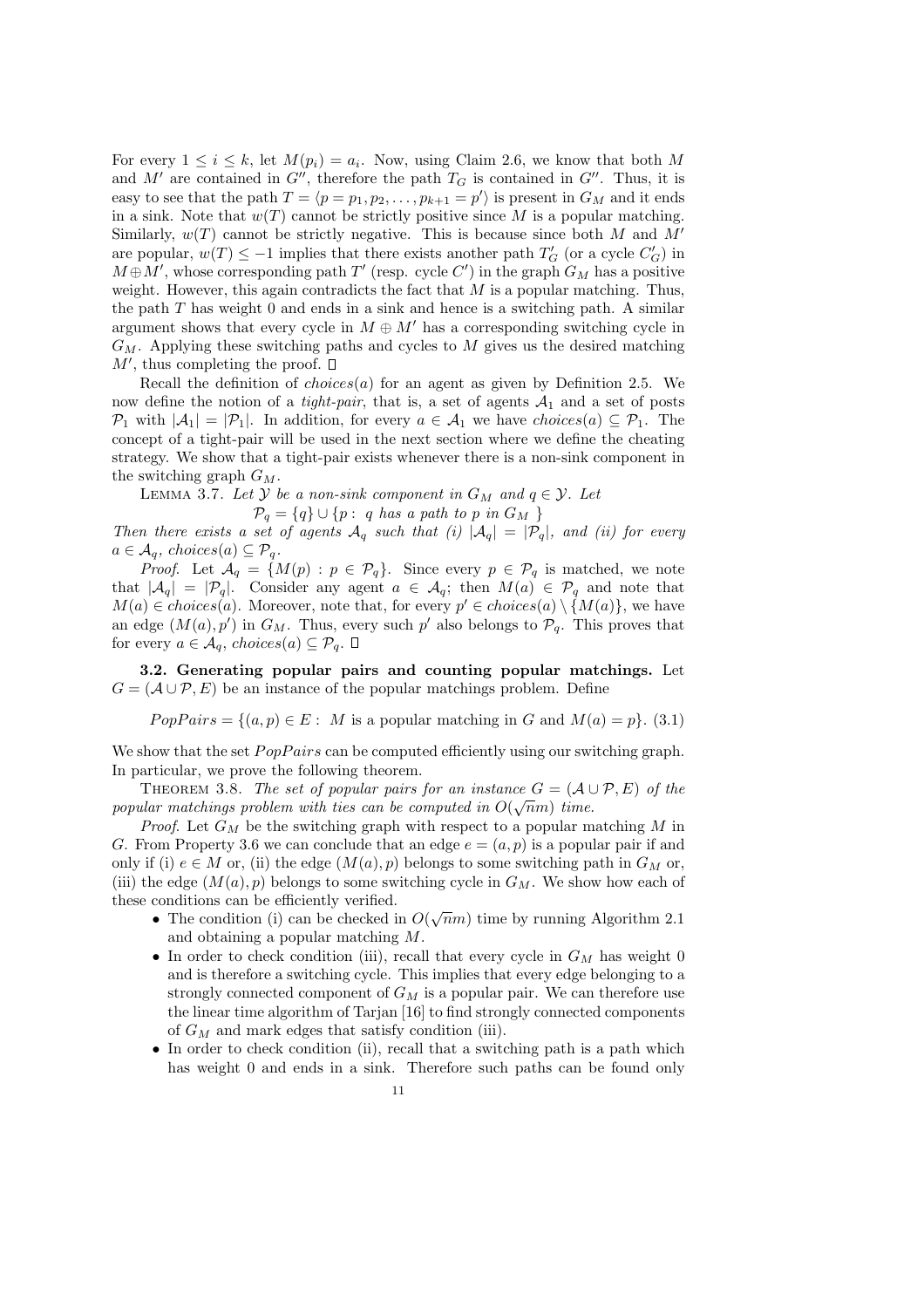in sink components of  $G_M$  or equivalently paths beginning at vertices in  $\mathcal{E}_2$ . Furthermore, any sink vertex in  $G_M$  has to be a vertex in  $\mathcal{E}_1$  according to the partition on rank-1 edges of  $G$ . Using the weights on the edges given by Table 3.1, it is easy to see that any 0 weight path ending in a sink has to begin at a vertex  $p \in \mathcal{E}_1$ . Thus, a simple depth-first search beginning at vertices in  $\mathcal{E}_1 \cap \mathcal{E}_2$  and marking all edges that we encounter as popular pairs takes care of condition (ii). It is easy to see that this procedure also takes time linear in the size of  $G_M$ .

This completes the proof of the theorem.  $\square$ 

We now consider the problem of counting the number of popular matchings in an instance with ties. McDermid and Irving [13] showed that when preference lists are all strict, the problem of counting the number of popular matchings admits a linear time algorithm. In contrast, we show that the problem turns to be  $\#P$ -Complete when ties are allowed.

THEOREM 3.9. Given an instance  $G = (\mathcal{A} \cup \mathcal{P}, E)$  of the popular matchings problem with ties, counting the total number of popular matchings in  $G$  is  $\#P$ -Complete.

Proof. In order to prove the completeness result, we reduce from the problem of counting the number of perfect matchings in 3-regular bipartite graphs. This problem was shown to be #P-Complete by Dagum and Luby [2]. Let  $H = (\mathcal{A} \cup \mathcal{P}, E)$  be a 3-regular bipartite graph. We construct an instance  $G = H$  of the popular matching problem by assigning all the edges in E as rank-1 edges. It is well-known that a k-regular bipartite graph admits a perfect matching and it is easy to see that every perfect matching in  $H$  is a popular matching in  $G$  and vice versa. Thus, the theorem statement follows.  $\square$ 

4. Cheating strategies – preliminaries. In this section we set up the notation useful in formulating our cheating strategies. We begin by partitioning the set of agents A depending on the posts that a particular agent gets matched to when each agent is truthful, that is, in the instance  $G$ .

 $\mathcal{A}_f = \{a : \text{every popular matching in } G \text{ matches } a \text{ to one of her rank-1 posts}\}\$  $A_s = \{a : \text{every popular matching in } G \text{ matches } a \text{ to one of her non-rank-1 posts}\}\$  $A_{f/s} = A \setminus (A_f \cup A_s).$ 

The set  $A_{f/s}$  denotes the set of agents a such that a gets matched to one of her rank-1 posts in some popular matching in G, whereas to one of her non-rank-1 posts in some other popular matching in G. It is easy to see that the above partition can be readily obtained once we have the set of popular pairs  $PopPairs$  (defined by Equation (3.1)).

Let  $a_1$  be the sole manipulative agent who is aware of the true preference lists of all other agents. Let  $\mathcal{L} = P_1, P_2, \ldots, P_t, \ldots, P_l$  denote the true preference list of  $a_1$  where  $P_i$  denotes the set of *i*-th ranked posts of  $a_1$ . Since we will be working with another instance H obtained by falsifying the preference list of  $a_1$ , we use the following notation throughout. For an agent a, let  $f_G(a)$  and  $s_G(a)$  denote sets  $f(a)$ and  $s(a)$  respectively for agent a in G. We use a similar notation for the partition of vertices with respect to the instance under consideration. For instance, let  $(\mathcal{O}_1)_G$ denote the set of vertices that belong to  $\mathcal{O}_1$  in  $G$ .

We note that  $f_G(a_1) = P_1$ . Assume that  $s_G(a_1) \subseteq P_t$  is the set of t-th ranked posts of  $a_1$ . Recall the strategy – *better always* defined for a single manipulative agent. If agent  $a_1 \in \mathcal{A}_f$ , then she does not have any incentive to manipulate her preference list. Thus, in this case we are done and  $\mathcal L$  is her optimal strategy. We therefore focus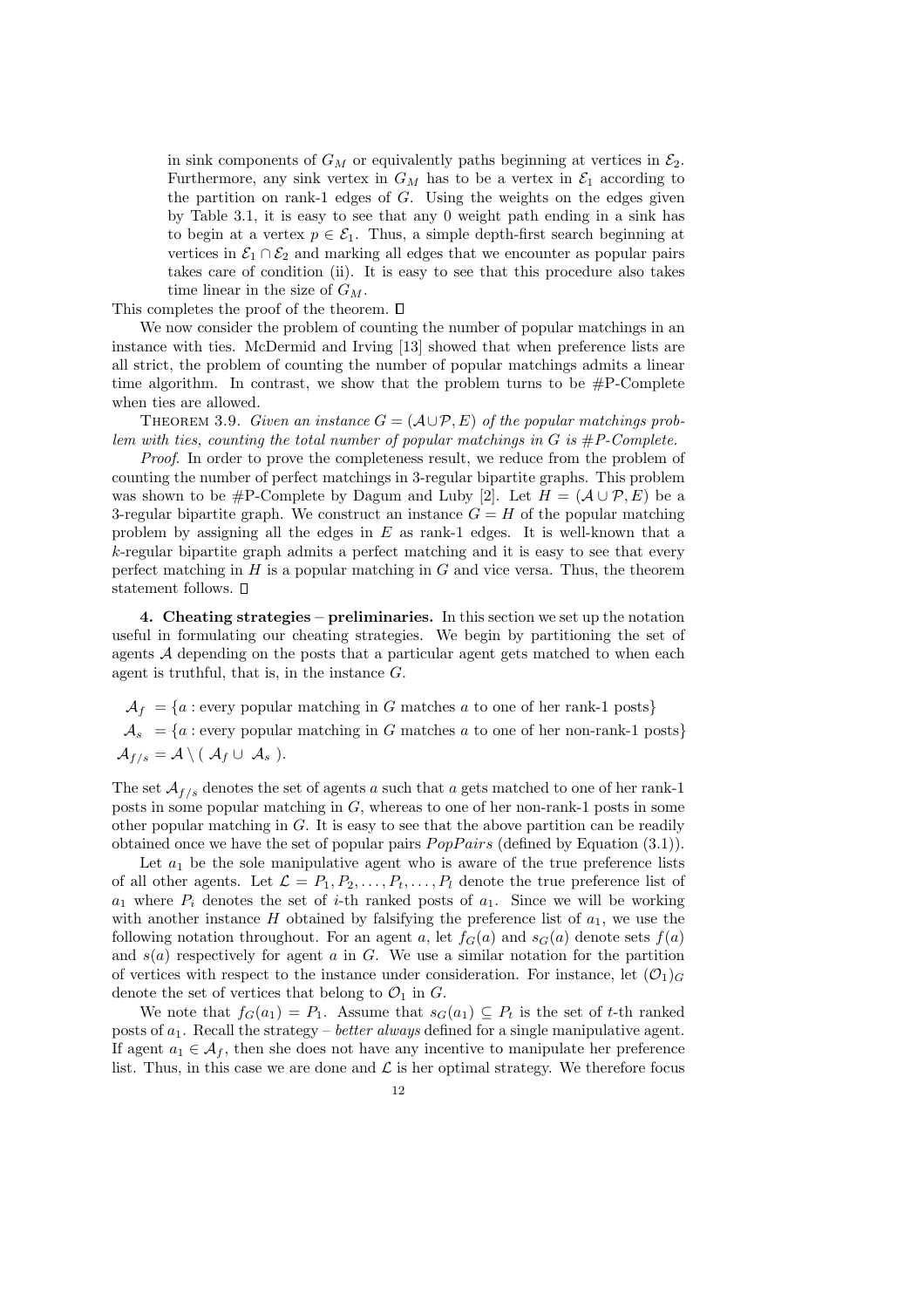on  $a_1$  ∈  $\mathcal{A}_s \cup \mathcal{A}_{f/s}$ . Let H denote the instance obtained by falsifying the preference list of  $a_1$  alone.

- If  $a_1 \in \mathcal{A}_s$ , then in order to get *better always* her goal is to force at least some popular matching in  $H$  to match her to a post which she strictly prefers to her t-th ranked post (that is, posts in  $s_G(a_1)$ ). Note that  $t > 1$ .
- If  $a_1 \in \mathcal{A}_{f/s}$ , then in order to get *better always* her goal is to force every popular matching in H to match her to one of her true rank-1 posts.

Denote by  $H \succ_{a_1} G$  if agent  $a_1$  is *better always* in H. It is instructive to consider examples in order to develop intuition regarding the cheating strategies.

EXAMPLE 4.1. Consider the instance G as shown in Figure 2.1(a) and let  $a_5$ be the manipulative agent. It can be seen that  $a_5 \in \mathcal{A}_{f/s}$  in G. Now consider the instance H where  $a_5$  alone falsifies her preference list such that  $p_3$  is her rank-1 post and  $p_8$  as her rank-2 post.

### $a_5 : p_3 \quad p_8$

It is easy to verify that every popular matching in H matches  $a_5$  to  $p_3$  which is her true rank-1 post. The idea for an  $A_{f/s}$  agent a is to choose a single post p (in this case  $p_8$ ) that will belong to  $s_H(a)$  such that a can never be matched to p in any popular matching of H.

EXAMPLE 4.2. Consider the instance G shown in Figure 2.1(a) and let  $a_1$  be the manipulative agent. Every popular matching in G matches  $a_1$  to either  $p_6$  or  $p_7$ and therefore  $a_1 \in \mathcal{A}_s$ . Let H denote the instance where  $a_1$  submits the preference list as follows:  $p_3$  is her rank-1 post whereas  $p_8$  is her rank-2 post.

#### $a_1 : p_3 \ p_8$

It can be verified that every popular matching in H matches  $a_1$  to  $p_3$ . The intuition here is that, a post to which  $a_1$  wishes to get matched (here  $p_3$ ), should have a path to an unmatched post or should belong to a sink component of  $G_M$ . We also choose a post in  $s_H(a_1)$  (in this case  $p_8$ ) to which  $a_1$  can never get matched in any popular matching in H. However, in this example, this is not the best that  $a_1$  can get by falsifying. Let  $a_1$  falsify her preference list as below and let H denote the falsified instance.

## $a_1 : p_2 \ p_8$

Consider the matching  $M'' = \{(a_1, p_2), (a_2, p_1), (a_3, p_8), (a_4, p_3), (a_5, p_4), (a_6, p_9), (a_7, p_5)\}\$ in  $H$ . It can be verified that  $M''$  is popular in  $H$  and in fact every popular matching in H matches  $a_1$  to  $p_2$ . However, our intuition that  $p_2$  should belong to a sink component does not hold. This is because the edge  $(a_4, p_3)$  which got deleted in Step 4 of Algorithm 2.1 is being used after  $a_1$  falsifies her preference list. In order to deal with such cases we will work with a slightly modified instance as defined in Section 4.3.

In the rest of this section, we establish some facts crucial for developing the optimal cheating strategy. In Section 4.1 we establish that when  $a_1$  manipulates to get better always, the set of s-posts of other agents remains unaffected. This gives us a useful handle on the modified instance obtained after manipulation. In Section 4.2 we show that if  $a_1$  did not get matched to her rank-1 post in any popular matching by being truthful, then she cannot get matched to her rank-1 post even by falsifying her preferences. Finally, in Section 4.3 we formally define the modified instance  $\tilde{G}$ .

4.1.  $s(a)$  for other agents remains unchanged. Let H denote the instance obtained by falsifying the preference list of  $a_1$  alone. Since the rest of the agents are truthful, for every agent  $a \in \mathcal{A} \setminus \{a_1\}$ , we have  $f_H(a) = f_G(a)$ . However, since  $s_H(a)$ depends on the rank-1 posts of the rest of the agents, it may be the case that when  $a_1$  falsifies her preference list,  $s_H(a) \neq s_G(a)$  for an agent  $a \in \mathcal{A} \setminus \{a_1\}$ . We claim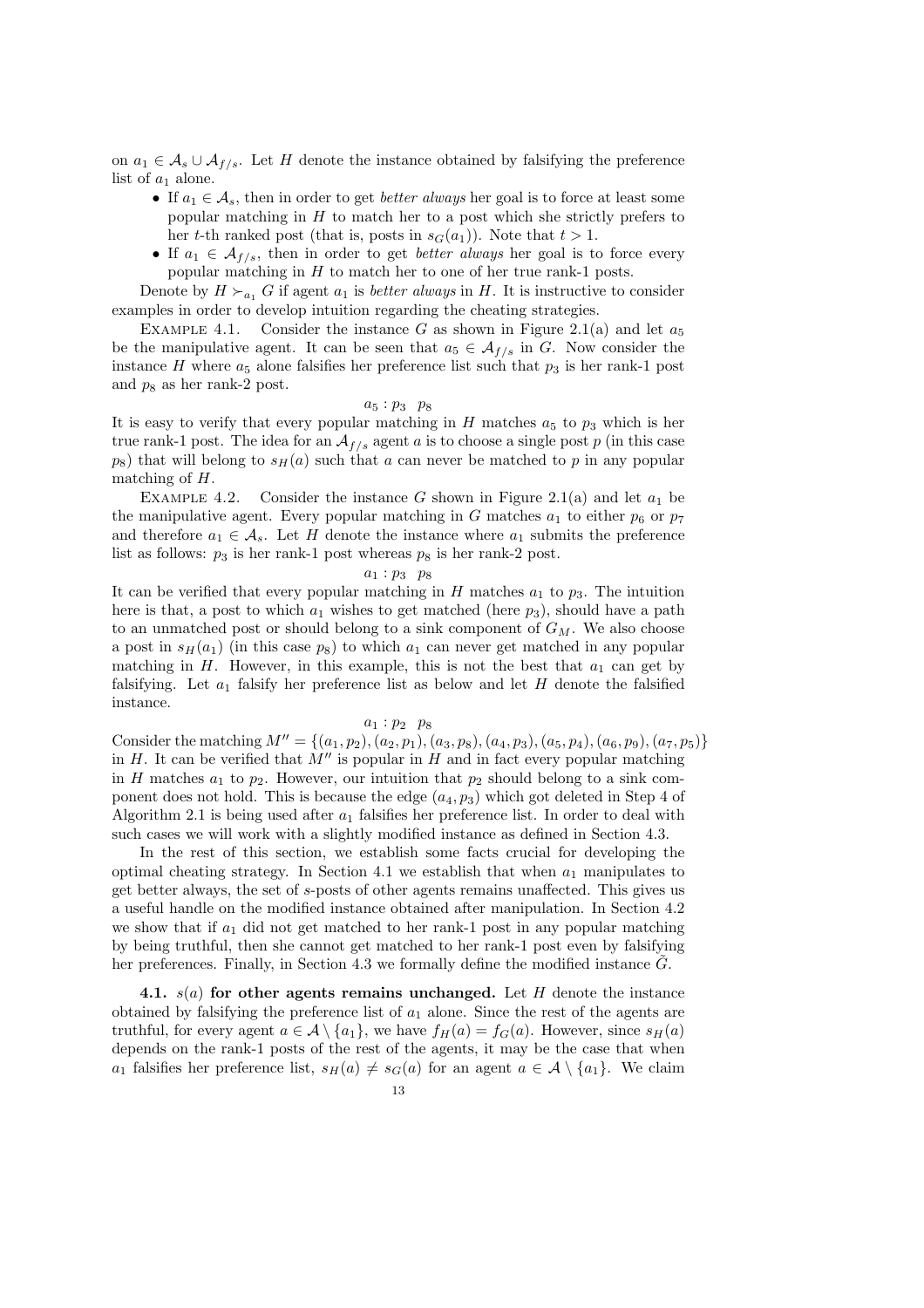that if  $a_1$  falsifies her preference list only to improve the rank of the post that she gets matched to, then  $s(a)$  for any other agent a remains unchanged. Recall that by definition,  $s_H(a)$  is the set of most preferred posts of a which are even in the graph  $H_1$  (the graph H on rank-1 edges). Theorem 4.6 establishes that the set of even posts in  $G_1$  and  $H_1$  are the same. We need the following lemmas to prove the theorem.

We first show that if agent  $a_1$  gets matched to her non-rank-1 post in some popular matching in G, then all the rank-1 posts of  $a_1$  are odd in  $G_1$ . Intuitively, the set of rank-1 posts of  $a_1$  are highly in demand.

LEMMA 4.3. Let  $a_1 \in \mathcal{A}_s \cup \mathcal{A}_{f/s}$  when she is truthful. Then,  $f_G(a_1) \subseteq (\mathcal{O}_1)_G$ .

*Proof.* Since  $a_1 \in A_s \cup A_{f/s}$ , it implies that at least one popular matching in G matches  $a_1$  to her non-rank-1 post. We show that if  $f_G(a_1) \nsubseteq (\mathcal{O}_1)_G$ , then every popular matching in G matches  $a_1$  to her rank-1 post. Assume for the sake of contradiction that  $f_G(a_1) \nsubseteq (\mathcal{O}_1)_G$ . Let  $q \in f_G(a_1)$  such that,  $q \in (\mathcal{E}_1 \cup \mathcal{U}_1)_G$ . This implies that  $a_1 \in (\mathcal{O}_1 \cup \mathcal{U}_1)_G$ . Consider the case when  $a_1 \in (\mathcal{O}_1)_G$ . Then,  $s_G(a_1) \subseteq f_G(a_1)$  and therefore  $a_1$  has no non-rank-1 edges incident on it in the graph  $G'$ . Thus,  $a_1$  remains matched along her rank-1 edge in every popular matching of  $G$ . Now consider the case when  $a_1 \in (\mathcal{U}_1)_G$ . If  $a_1$  gets matched to a non-rank-1 post in a popular matching  $M$ , then  $M$  is not a maximum matching on rank-1 edges of  $G$ . Thus, in this case also,  $a_1$  remains matched along a rank-1 edge in every popular matching in G. This contradicts the fact that  $a_1 \in A_s \cup A_{f/s}$ . Therefore,  $f_G(a_1) \subseteq (0_1)_G$ .  $\square$ 

We now argue that in any instance  $H \succ_{a_1} G$ , the set of rank-1 posts of  $a_1$  in H must be posts which are odd or unreachable in  $G_1$ . Again, this intuitively implies that the set of rank-1 posts of  $a_1$  in H are posts that are in demand in G.

LEMMA 4.4. Let H be such that  $H \succ_{a_1} G$ . Then  $f_H(a_1) \subseteq (\mathcal{O}_1 \cup \mathcal{U}_1)_G$ .

*Proof.* We first show that if  $f_H(a_1) \cap (\mathcal{E}_1)_G \neq \emptyset$ , then the size of the maximum matching on rank-1 edges of  $H$  is strictly larger than the size of the maximum matching on rank-1 edges of  $G$ . Let  $G_1$  be the graph on rank-1 edges of  $G$  and let  $M_1$  be a maximum matching in  $G_1$  that leaves  $a_1$  unmatched. Note that such a matching exists because by Lemma 4.3,  $f_G(a_1) \subseteq (\mathcal{O}_1)_G$  which implies that  $a_1 \in (\mathcal{E}_1)_G$ . Consider the graph  $H_1$ , that is, the graph on rank-1 edges of H. Note that  $M_1$  is a matching in  $H_1$ as no other agent changes her preference list. Since each  $q_i \in (\mathcal{E}_1)_G$  and  $a_1 \in (\mathcal{E}_1)_G$ , the addition of the edge  $(a_1, q_i)$  creates an augmenting path with respect to  $M_1$  in the graph  $H_1$ . Note that if  $q_i$  is unmatched in  $M_1$ , then this augmenting path is of length 1 containing the unmatched edge  $(a_1, q_i)$ . Thus, we get another matching  $M_2$ in  $H_1$  obtained by augmenting  $M_1$ , such that  $|M_2| = |M_1| + 1$ .

Assume for contradiction that there exists an instance  $H \succ_{a_1} G$  and let  $f_H(a_1) \cap$  $(\mathcal{E}_1)_G = \{q_1, \ldots, q_k\}.$  Recall that by assumption,  $s_G(a_1)$  is a set of t-th ranked posts for  $a_1$ . Additionally, by definition,  $s_G(a_1)$  denotes the set of most preferred posts on  $a_1$ 's preference list that belong to  $(\mathcal{E}_1)_G$ . This implies that the rank of each  $q_i$  in  $a_1$ 's preference list is t or worse. We show that if  $f_H(a_1) \cap (\mathcal{E}_1)_G \neq \emptyset$ , then every popular matching in H matches  $a_1$  to one of  $\{q_1, \ldots, q_k\}$ . Thus, the rank of the most preferred post that  $a_1$  gets in H is t or worse, a contradiction to  $H \succ_{a_1} G$ .

Now if every popular matching in H matches  $a_1$  to one of  $\{q_1, \ldots, q_k\}$  then this contradicts the fact that  $H \succ_{a_1} G$  and we are done. Otherwise assume that there exists a popular matching  $M'$  in H which matches  $a_1$  to some post other than  ${q_1, \ldots, q_k}$ . Let  $M'_1$  denote the matching  $M'$  restricted to rank-1 edges of H. Since M' is a maximum matching on rank-1 edges of H, it is clear that  $|M'_1| = |M_2|$ . Moreover, since  $M'(a_1) \in f_H(a_1) \cup s_H(a_1)$  let us consider the following cases:

•  $M'(a_1)$  is a true rank-1 post of  $a_1$ : In this case  $M'_1$  is a maximum matching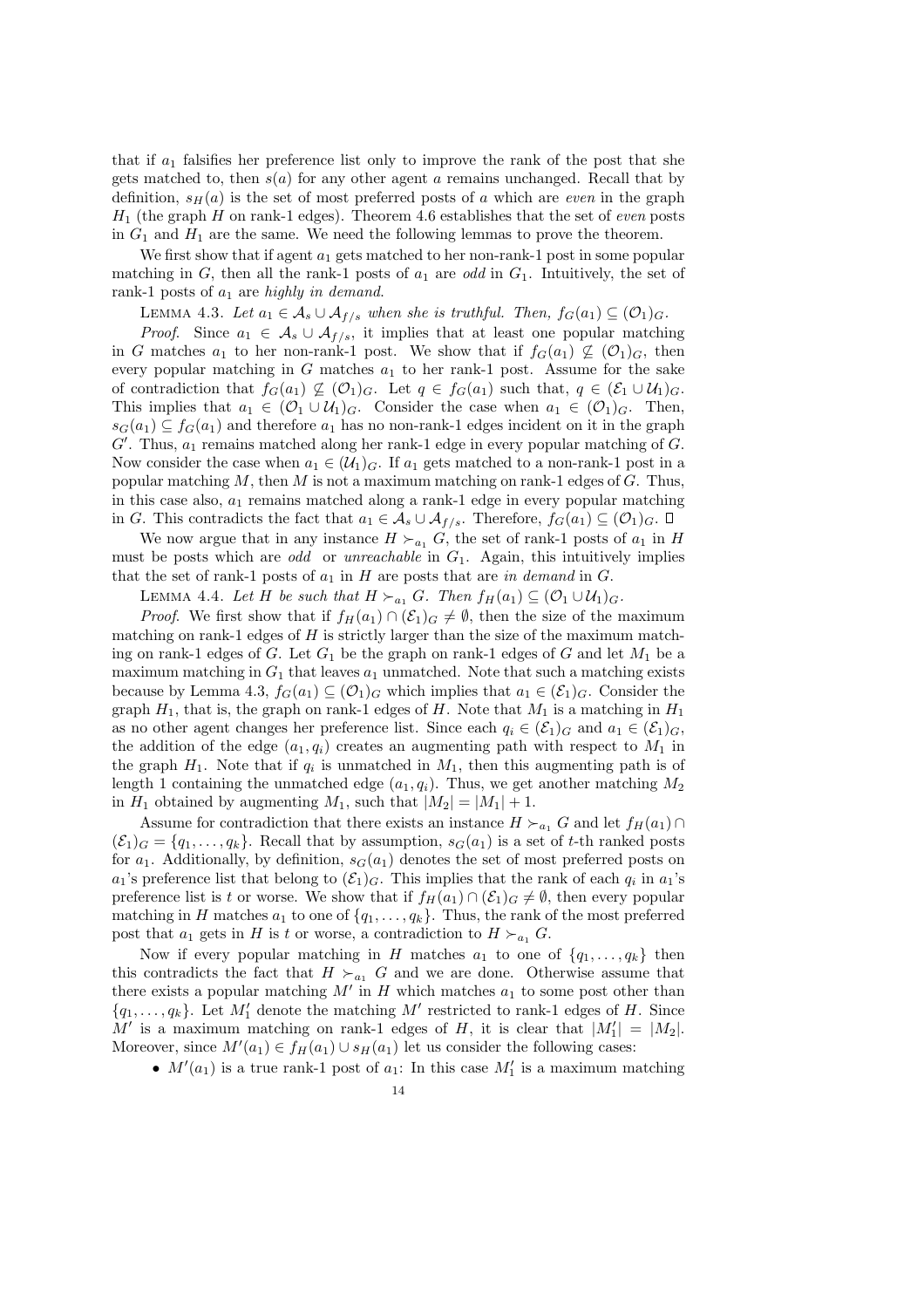in  $G_1$  and note that  $|M'_1| = |M_2| = |M_1| + 1$ . This contradicts the fact that  $M_1$  is a maximum matching in  $G_1$ .

•  $M'(a_1)$  is a non rank-1 post of  $a_1$ . This implies that  $M'_1$  leaves  $a_1$  unmatched. Thus,  $M'_1$  is also a matching in  $G_1$  since no other agents changed their preferences. However,  $|M'_1| = |M_1| + 1$  which contradicts the fact that  $M_1$  was a maximum matching in  $G_1$ .

Thus, we have established that in any instance  $H \succ_{a_1} G$ , the rank-1 posts of  $a_1$  in H are posts which are odd or unreachable in  $G_1$ . This finishes the proof of the lemma.  $\Box$ 

Using the above lemma we now show that the sizes of maximum matching in  $G_1$ and  $H_1$  are indeed the same.

LEMMA 4.5. Let  $M_1$  be a maximum matching in  $G_1$  such that  $M_1$  leaves  $a_1$ unmatched. Then, in any instance H such that  $H \succ_{a_1} G$ ,  $M_1$  is a maximum matching in  $H_1$ .

*Proof.* We first note that such a maximum matching  $M_1$  in  $G_1$  which leaves  $a_1$ unmatched exists, because  $f_G(a_1) \subseteq (O_1)_G$ , hence  $a_1 \in (\mathcal{E}_1)_G$ . Assume that  $M_1$  is not a maximum matching in  $H_1$ . Then there exists an augmenting path  $\langle a_1, p_1, \ldots, a_k, p_k \rangle$ in  $H_1$  with respect to  $M_1$  where both  $a_1$  and  $p_k$  are unmatched. However, using the path  $\langle p_k, a_k, \ldots, p_1 \rangle$ , we have an even length alternating path from  $p_k$  to  $p_1$  which implies that  $p_1 \in (\mathcal{E}_1)_{G_1}$ . However, note that  $p_1 \in f_H(a_1)$  and the fact that  $p_1 \in (\mathcal{E}_1)_G$ contradicts Lemma 4.4. Thus  $M_1$  is a maximum matching in  $H_1$ .  $\Box$ 

Finally, using Lemma 4.5 we are ready to prove the main theorem of this subsection. We first show that the set of posts which are *even* in  $G_1$  is the same as the set of posts which are even in  $H_1$ . This immediately implies that  $s(a)$  for other agents remains unchanged. We also prove a useful fact that the set of *odd* agents in  $G_1$  is the same as the set of *odd* agents in  $H_1$ .

THEOREM 4.6. Let H be an instance such that  $H \succ_{a_1} G$ . Then, (i)  $(\mathcal{E}_1)_G \cap \mathcal{P} =$  $(\mathcal{E}_1)_H \cap \mathcal{P}$  and therefore  $s_H(a) = s_G(a)$  for every  $a \in \mathcal{A} \setminus \{a_1\}$  and,  $(ii)$   $(\mathcal{O}_1)_G \cap \mathcal{A} =$  $({\cal O}_1)_H \cap {\cal A}.$ 

*Proof.* The case when  $f_H(a_1) = f_G(a_1)$  is easy, since  $H_1 = G_1$  and both (i) and (ii) are trivially true. Consider the case when  $f_H(a_1) \neq f_G(a_1)$  and let  $M_1$  be a maximum matching in  $G_1$  such that  $M_1$  leaves  $a_1$  unmatched. By Lemma 4.5,  $M_1$ is also a maximum matching in H<sub>1</sub>. To prove  $(\mathcal{E}_1)_G \cap \mathcal{P} = (\mathcal{E}_1)_H \cap \mathcal{P}$ , consider the following two cases:

- $p \in (\mathcal{O}_1 \cup \mathcal{U}_1)_{G} \cap \mathcal{P}$ : Assume for contradiction that  $p \in (\mathcal{E}_1)_{H} \cap \mathcal{P}$ . This implies that there exists an even length alternating path  $T$  with respect to  $M_1$  in  $H_1$  from an unmatched post to p in  $H_1$ . The path T cannot contain  $a_1$ , since  $a_1$  is unmatched in  $M_1$ . Hence T is also present in  $G_1$  contradicting the fact that  $p \in (\mathcal{O}_1 \cup \mathcal{U}_1)_G \cap \mathcal{P}$ .
- $p \in (\mathcal{E}_1)_G \cap \mathcal{P}$ : Let T denote the even length alternating path w.r.t.  $M_1$  in  $G_1$ starting from an unmatched post in  $M_1$ . The path  $T$  again cannot contain  $a_1$  and hence exists in  $H_1$  thus proving that  $p \in (\mathcal{E}_1)_H \cap \mathcal{P}$ .

Now, since the preference lists of the agents  $a \in \mathcal{A} \setminus \{a_1\}$  remain unchanged, it is clear that  $s_H(a) = s_G(a)$ .

To prove that  $(\mathcal{O}_1)_G \cap \mathcal{A} = (\mathcal{O}_1)_H \cap \mathcal{A}$ , we again consider two cases:

- $a \in (\mathcal{O}_1)_G \cap \mathcal{A}$ : Let T denote the odd length alternating path w.r.t.  $M_1$  in  $G_1$ starting from an unmatched post in  $M_1$ . The path  $T$  again cannot contain  $a_1$  and hence exists in  $H_1$  thus proving that  $p \in (\mathcal{O}_1)_H \cap \mathcal{P}$ .
- $a \in (\mathcal{E}_1 \cup \mathcal{U}_1)_{\mathcal{G}} \cap \mathcal{A}$ : Assume for contradiction that  $a \in (\mathcal{O}_1)_H \cap \mathcal{A}$ . This implies that there exists an odd length alternating path  $T$  with respect to  $M_1$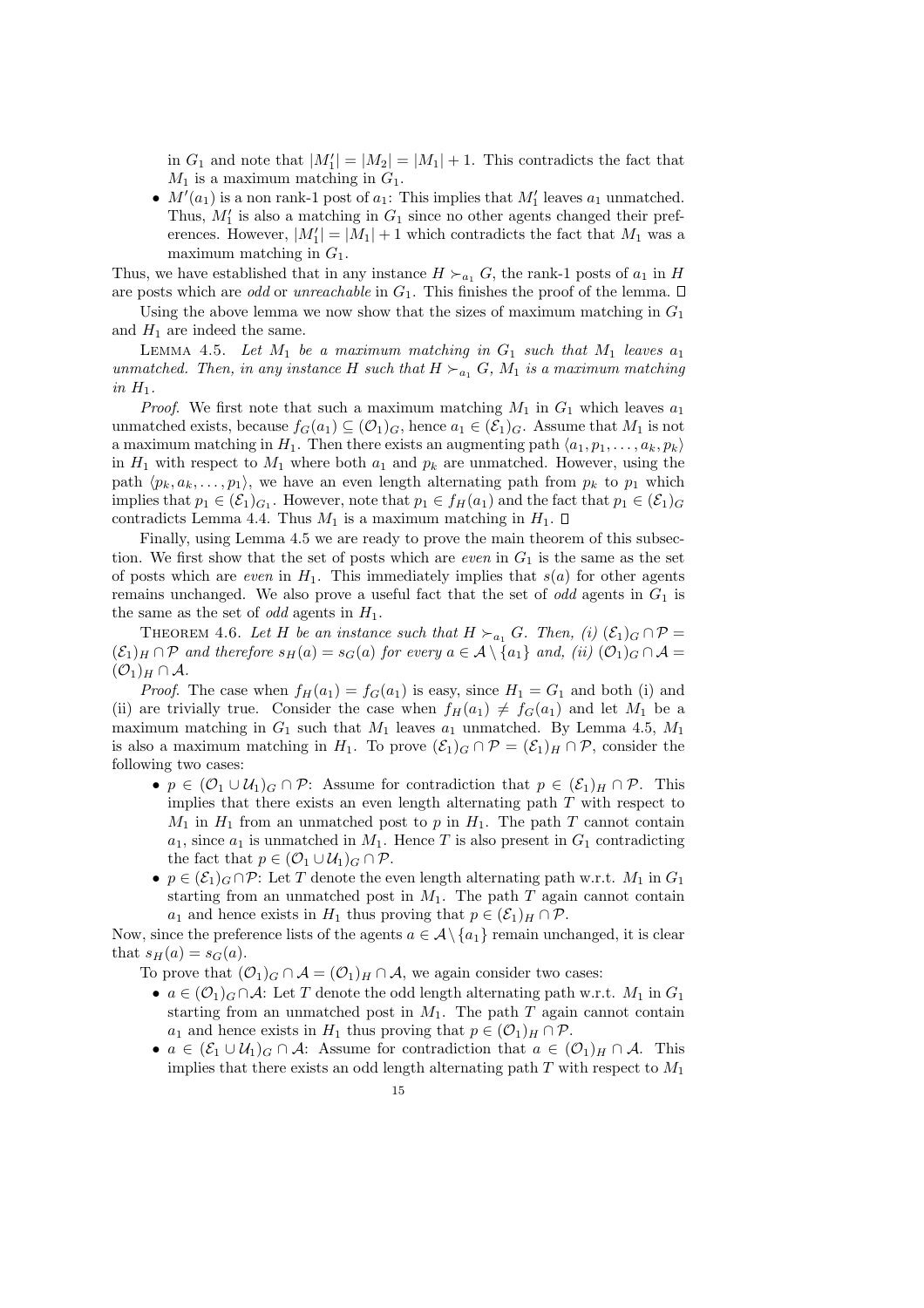in  $H_1$  from an unmatched post to a in  $H_1$ . This path again cannot contain  $a_1$ , and hence is present in  $G_1$ . This contradicts the fact that  $a \in (\mathcal{E}_1 \cup \mathcal{U}_1)_{G} \cap \mathcal{A}$ . This finishes the proof of the theorem.  $\square$ 

4.2. An  $A_s$  agent cannot get one of her true rank-1 posts. In this section we show that if  $a_1 \in \mathcal{A}_s$ , then by falsifying her preference list alone, she cannot get matched to one of her true rank-1 posts in any popular matching in H. We prove it using Theorem 4.10 which requires the following lemmas. Using Lemma 4.7 we establish that every true rank-1 post  $q$  of  $a_1$  belongs to a non-sink component of  $G_M$ . We then construct a tight-pair  $\mathcal{A}_q$ ,  $\mathcal{P}_q$  corresponding to each rank-1 post q and establish that the agent  $a_1$  does not lie in  $\mathcal{A}_q$ . We further establish that for every agent  $a \in \mathcal{A}_q$ , the set choices<sub>H</sub>(a)  $\in \mathcal{P}_q$ . We emphasize that the claim is for choices<sub>H</sub>(a) which need not be the same as  $choices_G(a)$ . Lemma 4.8 and Lemma 4.9 prove these facts. Using these facts a simple argument based on pigeon-hole principle allows us to establish the main result which is stated in Theorem 4.10.

LEMMA 4.7. Let  $a_1 \in \mathcal{A}_s$ , and let  $q \in f_G(a_1)$ . Then, q belongs to a non-sink component of  $G_M$  and the edge  $(M(a_1), q)$  is not contained in a cycle in  $G_M$ .

*Proof.* We first show that the edge  $(M(a_1), q)$  is not contained in a cycle in  $G_M$ . Observe that the edge  $(a_1, q)$  may get deleted from G' in either Step 4 or Step 9 of Algorithm 2.1. In such a case, we are already done since the edge  $(M(a_1), q)$  does not exist in the graph  $G_M$ . Now consider the case when the edge  $(a_1, q)$  is not deleted in either of the steps. Moreover, for the sake of contradiction assume that there exists a cycle C in  $G_M$  which contains the edge  $(M(a_1), q)$ . Since every cycle in  $G_M$  has a weight 0, the cycle  $C$  is a switching cycle and hence we get another popular matching  $M' = M \cdot C$  in which  $a_1$  gets matched to q. Since  $q \in f_G(a_1)$ , this contradicts the fact that  $a_1 \in \mathcal{A}_s$ .

We now show that every  $q \in f_G(a_1)$  belongs to a non-sink component of  $G_M$ . Assume for the sake of contradiction that there exist some  $q \in f_G(a_1)$  such that q belongs to a sink component, say  $\mathcal X$  of  $G_M$ . In this case we show that there exists a switching path T beginning at  $M(a_1)$  which uses the edge  $(M(a_1), q)$ . Using T, we construct another popular matching  $M' = M \cdot T$  where  $a_1$  gets matched to q. Thus, we get the desired contradiction as  $a_1 \in \mathcal{A}_s$ .

It remains to prove that the switching path  $T$  exists. We first show that the edge  $(M(a_1), q)$  exists in the graph  $G_M$  or equivalently, the edge  $(a_1, q)$  does not get deleted from G' in either Step 4 or Step 9 of Algorithm 2.1. Note that since  $a_1 \in \mathcal{A}_s$  implies that  $a_1 \in (\mathcal{E}_1)_G$ . Thus, by Claim 2.4, no edge incident on  $a_1$  gets deleted on Step 4. Also since q belongs to a sink component,  $q \in (\mathcal{E}_2)_G$  and hence no edge incident on q gets deleted in Step 9. Thus the edge  $(a_1, q)$  exists in  $G''$  and hence the edge  $(M(a_1), q)$  exists in  $G_M$ . Finally note that,  $w(M(a_1), q) = +1$  since  $M(a_1) \in s_G(a_1)$ and  $q \in f_G(a_1)$ . We will use the edge  $(M(a_1), q)$  as the first edge of our path T.

Observe that since q belongs to a sink component  $\mathcal{X}$ , by Property 3.3, q has a path to some sink vertex q' in  $\mathcal{X}$ . From Lemma 4.3, we know that  $q \in \mathcal{O}_1$  and by Property 3.2, it is clear that  $q' \in \mathcal{E}_1$ . Using Table 3.1 of edge weights, we conclude that the path  $T_1$  starting a vertex in  $\mathcal{O}_1$  and ending in a vertex in  $\mathcal{E}_1$  has weight  $w(T_1) = -1$ . Thus, we obtain the switching path  $T = \langle M(a_1), q, T_1 \rangle$  which ends in the sink q' and has  $w(T) = 0$ . This completes the proof of the lemma.

LEMMA 4.8. Let  $a_1 \in \mathcal{A}_s$  and let  $q \in f_G(a_1)$ . Let  $\mathcal{P}_q$  be defined as

 $\mathcal{P}_q = \{q\} \cup \{q' : \text{there is a path from } q \text{ to } q' \text{ in } G_M\}$ 

Let  $\mathcal{A}_q = \{ M(q') : q' \in \mathcal{P}_q \}$ . Then,  $a_1 \notin \mathcal{A}_q$ .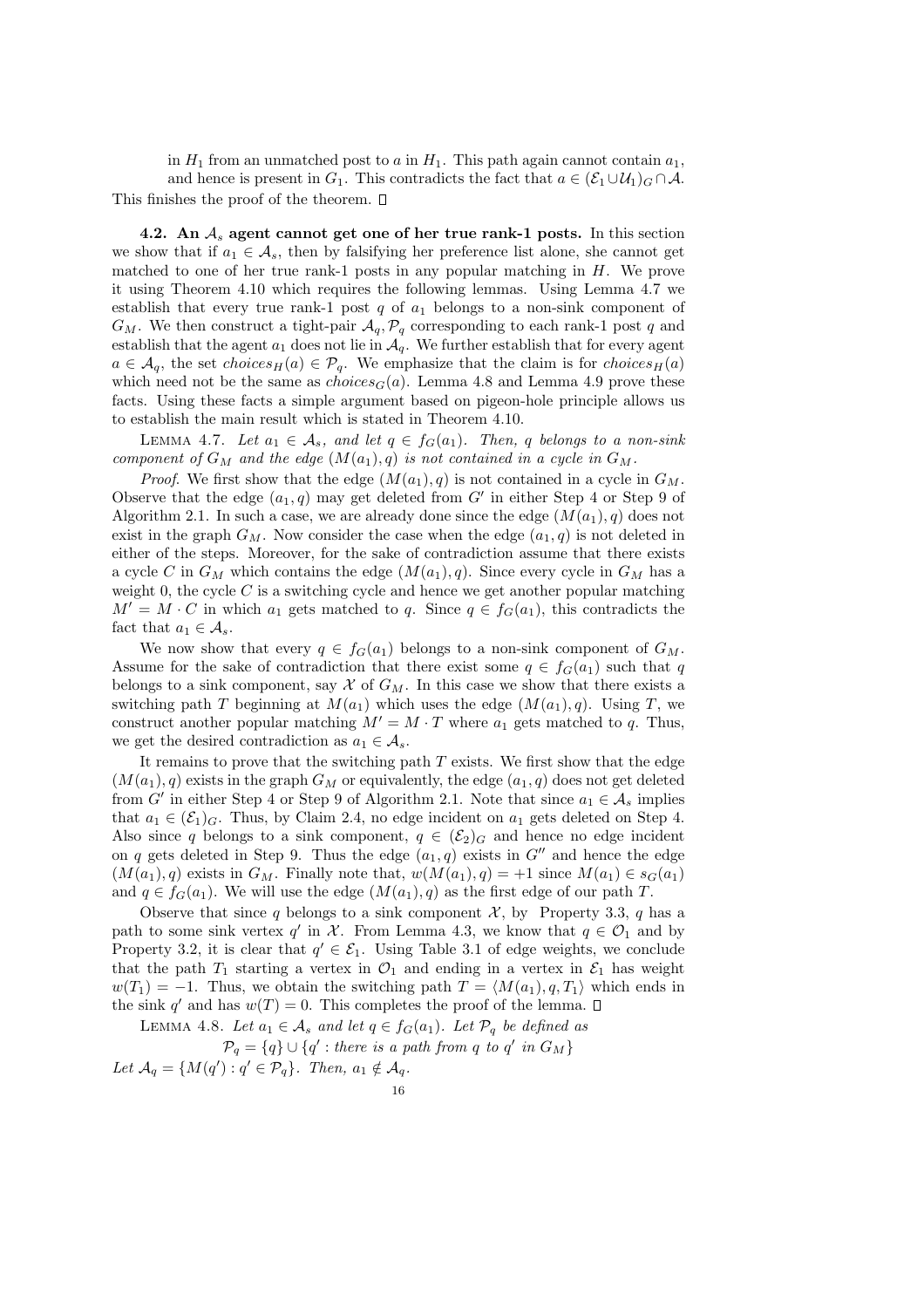*Proof.* Note that since  $a_1 \in A_s$  and  $q \in f_G(a_1)$ , by Lemma 4.7, q belongs to a non-sink component, say  $\mathcal{Y}$ , of  $G_M$ . If  $M(a_1)$  does not belong to  $\mathcal{Y}$ , then it is clear that  $M(a_1) \notin \mathcal{P}_q$  and therefore  $a_1 \notin \mathcal{A}_q$ .

Otherwise, assume for the sake of contradiction that  $M(a_1)$  belongs to  $\mathcal Y$  and there exists a path from q to  $M(a_1)$  in  $G_M$ . In this case, we show that the path from q to  $M(a_1)$  along with the edge  $(M(a_1), q)$  creates a cycle in  $G_M$  containing the edge  $(M(a_1), q)$  which is a contradiction by Lemma 4.7. Thus, we need to show that the edge  $(M(a_1), q)$  does not get deleted in either Step 4 or Step 9 of Algorithm 2.1. Since  $M(a_1)$  belongs to a non-sink component, therefore by Property 3.3,  $M(a_1) \in (\mathcal{U}_2)_G$ . This implies that  $a_1 \in (\mathcal{U}_2)_G$ . Furthermore, since  $q \in f_G(a_1)$ , by Lemma 4.3, we know that  $q \in (\mathcal{O}_1)_G$ . This implies that  $a_1 \in (\mathcal{E}_1)_G$ . Thus, from Claim 2.4, it is clear that no edge incident on  $a_1$  gets deleted in either Step 9 or Step 4 of Algorithm 2.1. Therefore, the edge  $M((a_1), q)$  exists in  $G_M$  and along with the path from q to  $M(a_1)$  creates a cycle in  $G_M$  containing the edge  $(M(a_1), q)$ . This gives the desired contradiction establishing that  $a_1 \notin \mathcal{A}_q$ .  $\square$ 

LEMMA 4.9. Let  $a_1 \in \mathcal{A}_s$  and let  $q \in f_G(a_1)$ . Then, there exist sets  $\mathcal{A}_q$  and  $\mathcal{P}_q$ such that  $|\mathcal{A}_q| = |\mathcal{P}_q|$  and for every  $a \in \mathcal{A}_q$  we have choices  $H(a) \subseteq \mathcal{P}_q$ .

*Proof.* Since  $a_1 \in A_s$  and  $q \in f_G(a_1)$ , from Lemma 4.7, we know that q belongs to a non-sink component, say  $\mathcal{Y}$ , of  $G_M$ . Therefore, using Lemma 3.7, we know that there exists a tight-pair  $\mathcal{A}_q$  and  $\mathcal{P}_q$  such that  $|\mathcal{A}_q| = |\mathcal{P}_q|$  and for each  $a \in \mathcal{A}_q$ , we have choices<sub>G</sub>(a)  $\subseteq \mathcal{P}_q$ . To prove the lemma it suffices to show that for every  $a \in \mathcal{A}_q$ , choices<sub>H</sub>(a)  $\subseteq$  choices<sub>G</sub>(a). By Lemma 4.8,  $a_1 \notin A_q$  and therefore, we know that  $f_G(a) \cup s_G(a) = f_H(a) \cup s_H(a)$ , for all  $a \in \mathcal{A}_q$ . If no edges had got deleted in Step 4 and Step 9 of Algorithm 2.1 then we would be done since  $choice_{G}(a)$  would have been  $f_G(a) \cup s_G(a)$ . Therefore we consider edges that get deleted in Step 4 and Step 9 of the algorithm. Observe that since every  $q' \in \mathcal{P}_q$  belongs to a non-sink component of  $G_M$ , therefore by Property 3.3,  $q' \in (\mathcal{U}_2)_G$ . This implies that every  $a \in \mathcal{A}_q$  is such that  $a \in (\mathcal{U}_2)_G$ . Thus, by Claim 2.4 no edge incident on a gets deleted in Step 9 of Algorithm 2.1 when executed on G.

It remains to show that if  $a' \in \mathcal{A}_q$  and edge  $(a', q')$  gets deleted in Step 4 of Algorithm 2.1 when executed on G, then  $(a', q')$  also gets deleted in Step 4 of Algorithm 2.1 when executed on H. We first show that if  $a \in A_q$  then  $a \in (\mathcal{E}_1 \cup \mathcal{O}_1)_G$ . To see this, observe by Lemma 4.3, the post  $q \in (0_1)_G$ . Now consider any post  $q' \in \mathcal{P}_q$ . From the Table 3.1, it is easy to see that  $q' \in (O_1 \cup \mathcal{E}_1)_G$ , since posts in  $(\mathcal{U}_1)_G$  cannot be reached starting at a post in  $(\mathcal{O}_1)_G$ . Now since in any popular matching, posts in  $(\mathcal{O}_1 \cup \mathcal{E}_1)$  remain matched to agents in  $(\mathcal{O}_1 \cup \mathcal{E}_1)$ , we conclude that if  $a \in \mathcal{A}_q$  then  $a \in (\mathcal{E}_1 \cup \mathcal{O}_1)_G.$ 

If  $a \in (\mathcal{E}_1)_G$ , by Claim 2.4 no edge incident on a gets deleted in Step 4 of Algorithm 2.1 when executed on G. Finally, let  $a \in (\mathcal{O}_1)_G$ . If the edge  $(a, q')$  got deleted in Step 4, then  $q' \in (\mathcal{O}_1 \cup \mathcal{U}_1)_G$ . Thus, by Theorem 4.6,  $a \in (\mathcal{O}_1)_H$  and  $q' \in (\mathcal{O}_1 \cup \mathcal{U}_1)_H$ , thus the edge  $(a', q')$  continues to get deleted in Step 4 of Algorithm 2.1 when executed on H. This completes the proof of the lemma.  $\square$ 

Using the above lemmas we prove the following theorem.

THEOREM 4.10. Let  $a_1 \in \mathcal{A}_s$ . Then by falsifying her preference list alone, she cannot get matched to a post  $q \in f_G(a_1)$  in any popular matching in the falsified instance.

*Proof.* For contradiction assume that there exists a falsified instance  $H$  such that in a popular matching M' of H, agent  $a_1$  gets matched to  $q \in f_G(a_1)$ . By Lemma 4.7, the post q belongs to a non-sink component of  $G_M$ . Furthermore, by Lemma 4.9,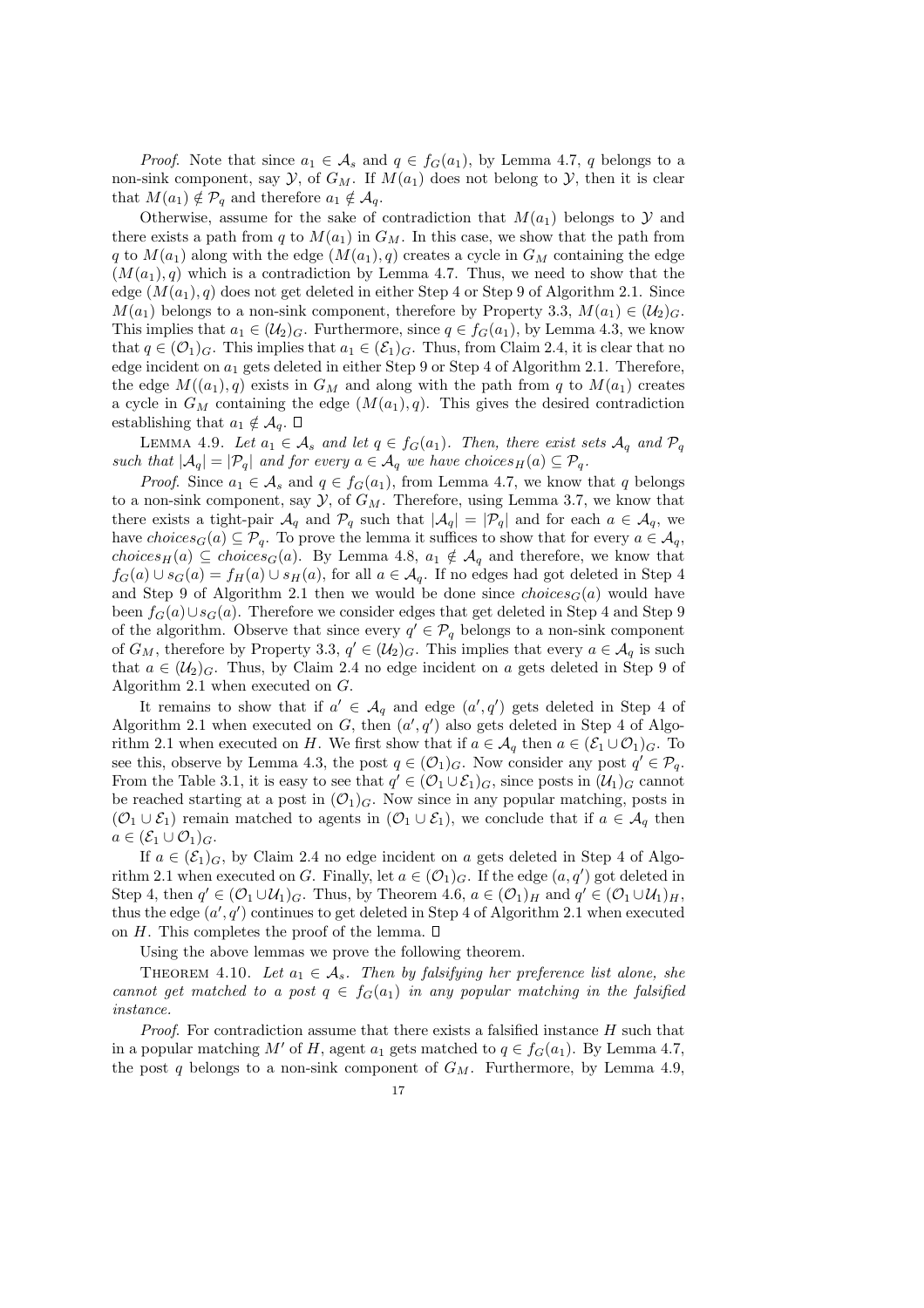there exists a set of agents  $\mathcal{A}_q$  and a set of posts  $\mathcal{P}_q$  such that  $|\mathcal{A}_q| = |\mathcal{P}_q|, a_1 \notin \mathcal{A}_q$ and for every  $a \in \mathcal{A}_q$ , we have  $choices_H(a) \subseteq \mathcal{P}_q$ . Thus, if  $a_1$  gets matched to q in M', then there is at least one agent  $a' \in \mathcal{A}_q$  which does not have a post to be matched in choices<sub>H</sub>(a'). This contradicts the fact that M' is a popular matching in H.

**4.3.** The modified instance  $G$ . As mentioned earlier, we need to define a modified instance, call it  $\tilde{G}$  to develop our cheating strategies. Recall from Example 4.2 that a rank-1 edge which gets deleted from the graph  $G'$  in Algorithm 2.1, can be used in a popular matching in a falsified instance. Thus, we define  $G$  from the instance G which has the following properties: (i) every popular matching in G corresponds to a popular matching in  $\tilde{G}$  and, (ii) any edge  $(a, p)$  that gets deleted in Step 4 of Algorithm 2.1 when executed on  $\tilde{G}$  also gets deleted in Step 4 when Algorithm 2.1 is executed on H such that  $H \succ_{a_1} G$ . However, the definition of  $\tilde{G}$  is independent of the agent  $a_1$ .

The graph  $\tilde{G}$  is defined as follows: Let  $G_1$  be the graph on rank-1 edges of  $G$ and let  $M_1$  be a maximum matching in  $G_1$ . Let  $\{q_1, \ldots, q_k\}$  be the set of unreachable posts with respect to  $M_1$  in  $G_1$ . Let us add to the instance  $G$ , a dummy agent b whose preference list is of length 1 and has all the *unreachable* posts in  $G_1$  tied as her rank-1 posts. That is, the preference list of b can be written as  $(q_1, \ldots, q_k)$ . The set of posts as well as the preference lists of all the agents  $a \in \mathcal{A}$  remain the same as in G. Formally,  $G = (\mathcal{A} \cup \mathcal{P}, E)$  where  $\mathcal{A} = \mathcal{A} \cup \{b\}, E = E \cup \{(b, q_1), \dots, (b, q_k)\}\$  and each  $(b, q_i)$  is a rank-1 edge. We recall that for each agent, including the agent b, we add a unique last-resort post at the end of the agent's preference list. By the choice of preference list of b, we note that  $f_{\tilde{G}}(b) = \{q_1, \ldots, q_k\}$  and  $s_{\tilde{G}}(b) = \ell(b)$ , the unique last-resort post for agent b.

We note that even after the addition of agent b, a maximum matching  $M_1$  in  $G_1$ continues to be maximum matching in  $\tilde{G}_1$ . However, with respect to the partition of vertices on rank-1 edges in  $\tilde{G}$ , every vertex is either *odd* or *even* in  $\tilde{G}_1$ . We show that the addition of b leaves the set  $s(a)$  unchanged for every agent  $a \in \mathcal{A}$ .

LEMMA 4.11. Let  $\tilde{G}$  be the graph as defined above. Then,  $(\mathcal{E}_1)_{\tilde{G}} \cap \mathcal{P} = (\mathcal{E}_1)_G \cap \mathcal{P}$ . Therefore, for every  $a \in \mathcal{A}$ , we have  $s_{\tilde{G}}(a) = s_G(a)$ .

*Proof.* Let  $M_1$  be a maximum matching in  $G_1$ . Since  $M_1$  is also a maximum matching in  $\tilde{G}_1$ , let us partition the vertices of  $\tilde{A} \cup \mathcal{P}$  w.r.t.  $M_1$  in  $\tilde{G}_1$ . Note that the addition of agent b makes every post that was unreachable in  $G_1$  as odd in  $\tilde{G}_1$ . Now, the set of *even* posts in  $G_1$  and  $\tilde{G}_1$  is same and the preferences of the agents are unchanged. This implies that for every  $a \in \mathcal{A}$ , we have  $s_{\tilde{G}}(a) = s_G(a)$ .  $\Box$ 

Let M be a popular matching in  $G$ , then let M denote the corresponding matching in G such that for every  $a \in A$  we have  $M(a) = M(a)$  and  $M(b) = \ell(b)$ , the unique last-resort post of b. Note that M is a maximum matching on rank-1 edges in  $\tilde{G}$ and for every  $a \in \mathcal{A}$ , we have  $\tilde{M}(a) \in f_{\tilde{G}}(a) \cup s_{\tilde{G}}(a)$ . Finally  $\tilde{M}(b) \in s_{\tilde{G}}(b)$  since  $s_{\tilde{G}}(b) = \{\ell(b)\}\.$  It is clear that  $\tilde{M}$  satisfied both the properties of Theorem 2.2 and therefore is a popular matching in  $\tilde{G}$ . We can now construct the switching graph  $G_{\tilde{M}}$  w.r.t.  $\tilde{M}$  in  $\tilde{G}$ . Having made these definitions, we can now prove the following lemmas.

LEMMA 4.12. Let  $(a, p)$  be an edge which gets deleted in Step 4 of Algorithm 2.1 when it is executed on  $\tilde{G}$ . Then  $(a, p)$  gets deleted in Step 4 when Algorithm 2.1 is executed on any instance H such that  $H \succ_{a_1} G$ .

*Proof.* As mentioned earlier, all vertices in  $\tilde{G}_1$  are either *odd* or *even*, hence if an edge  $(a, p)$  got deleted in Step 4 of Algorithm 2.1, then it implies that  $\{a, p\} \in (0_1)_{\tilde{G}}$ . To prove the lemma statement, we show that such an edge gets deleted either as an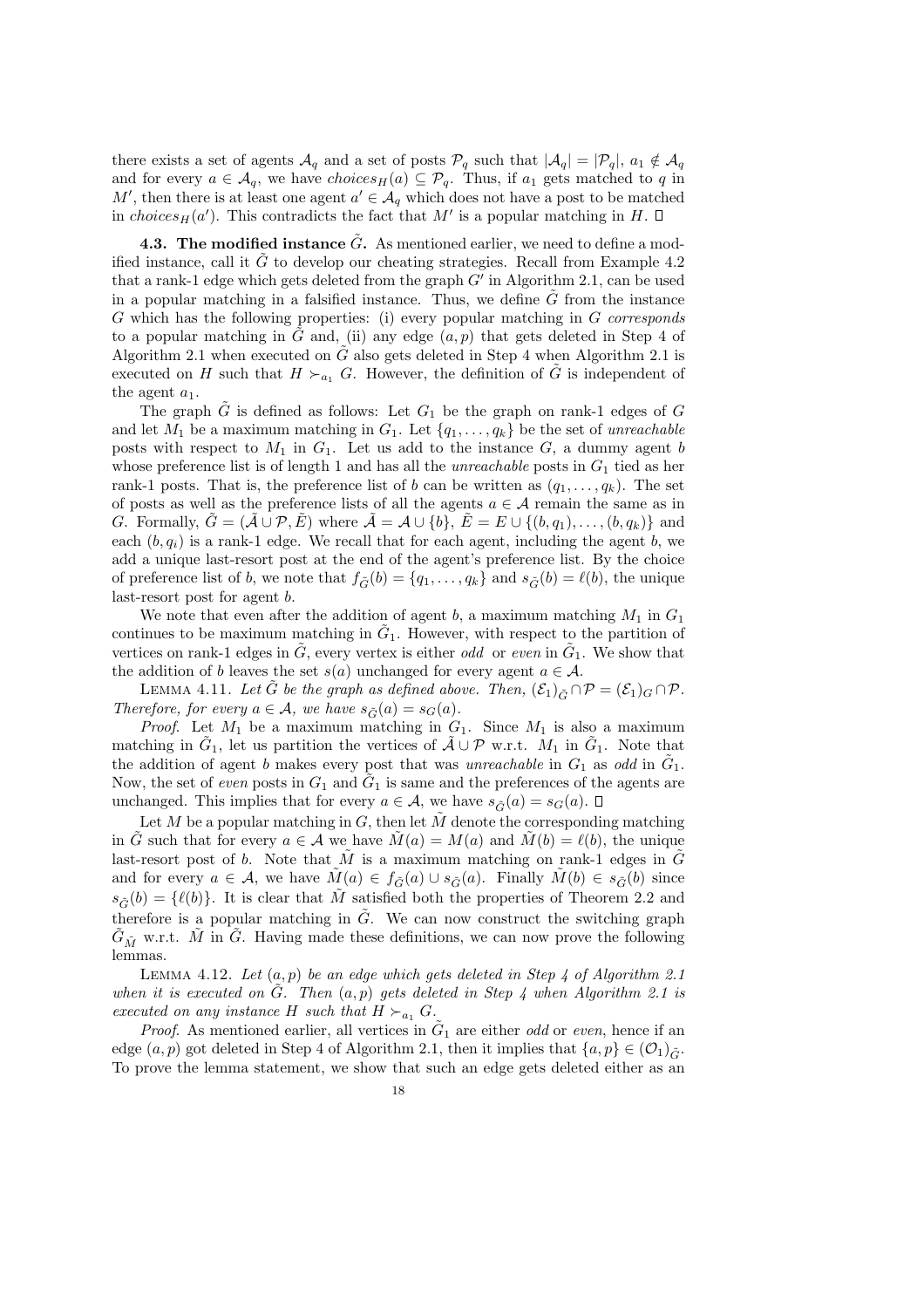$\mathcal{O}_1\mathcal{O}_1$  edge, or as an  $\mathcal{O}_1\mathcal{U}_1$  edge in  $H_1$ . To this end we establish the following two claims.

- 1. Any agent that is *odd* in  $\tilde{G}_1$  is also *odd* in  $H_1$ . That is,  $(\mathcal{O}_1)_{\tilde{G}} \cap \mathcal{A} = (\mathcal{O}_1)_H \cap \mathcal{A}$ : Consider a maximum matching  $M_1$  in  $\tilde{G}_1$  which leaves  $a_1$  and b unmatched. As argued earlier, this is a maximum matching in  $G_1$  and hence a maximum matching in  $H_1$ . We consider two cases:
	- $a \in (\mathcal{O}_1)_{\tilde{G}} \cap \mathcal{A}$ : Let T denote the odd length alternating path w.r.t.  $M_1$ in  $\tilde{G}_1$  starting at an unmatched post in  $M_1$  to the agent a. The path T cannot contain  $a_1$  since  $a_1$  is unmatched in  $M_1$ . This implies the path T exists in  $H_1$  thus proving that  $a \in (\mathcal{O}_1)_H \cap \mathcal{P}$ .
	- $a \in (\mathcal{E}_1 \cup \mathcal{U}_1)_{\tilde{G}} \cap \mathcal{A}$ : Assume for contradiction that  $a \in (\mathcal{O}_1)_H \cap \mathcal{A}$ . This implies that there exists an odd length alternating path  $T$  with respect to  $M_1$  in  $H_1$  from an unmatched post to a in  $H_1$ . This path again cannot contain  $a_1$ , and hence is present in  $\tilde{G}_1$ . This contradicts the fact that  $a \in (\mathcal{E}_1 \cup \mathcal{U}_1)_{\tilde{G}} \cap \mathcal{A}.$
- 2. Any post that is odd in  $\tilde{G}_1$  is either odd or unreachable in  $H_1$ . That is,  $(\mathcal{O}_1)_{\tilde{G}} \cap \mathcal{P} = (\mathcal{O}_1 \cup \mathcal{U}_1)_H \cap \mathcal{P}$ : Note that, using Lemma 4.11 and Theorem 4.6(i) we can conclude that  $(\mathcal{E}_1)_{\tilde{G}} \cap \mathcal{P} = (\mathcal{E}_1)_H \cap \mathcal{P}$ . This implies that  $(\mathcal{O}_1)_{\tilde{G}} \cap \mathcal{P} =$  $(\mathcal{O}_1 \cup \mathcal{U}_1)_H \cap \mathcal{P}$ . (Recall that  $(\mathcal{U}_1)_{\tilde{G}} = \emptyset$ .)

Thus, using (1) and (2) above we conclude that any  $\mathcal{O}_1\mathcal{O}_1$  edge deleted in Step 4 of Algorithm 2.1 when executed on  $\tilde{G}$  is also deleted in Step 4 when the same algorithm is executed on any  $H \succ_{a_1} G$ .  $\square$ 

At this moment, we recall Example 4.2 and the instance  $H$  which was obtained by falsifying the preference list of  $a_1$  to  $p_2, p_8$ . This example motivated us to define the instance  $\tilde{G}$ . We now emphasize that we could not work directly with the instance G, because for every agent  $a \in \mathcal{A} \setminus \{a_1\}$  we cannot guarantee that choices  $H(a) \subseteq$ choices<sub>G</sub>(a). In fact, the above example shows that choices<sub>G</sub>(a<sub>4</sub>) = { $p_2, p_8$ } whereas choices<sub>H</sub>(a<sub>4</sub>) = { $p_2, p_3, p_8$ }. Our next lemma shows that the careful definition of  $\tilde{G}$ ensures that for an agent a in a non-sink component of  $\tilde{G}_{\tilde{M}}$  we have  $choice_{H}(a) \subseteq$ *choices* $\tilde{C}(a)$ . This lemma along with the tight-pair defined earlier will be a useful tool for proving our results in the next section.

LEMMA 4.13. Let  $a \in \mathcal{A} \setminus \{a_1\}$  such that  $\tilde{M}(a)$  belongs to a non-sink component of  $\tilde{G}_{\tilde{M}}$ . Let H be an instance such that  $H \succ_{a_1} G$ . Then choices $_H(a) \subseteq$  choices $_{\tilde{G}}(a)$ .

*Proof.* Recall that for any  $a \in \mathcal{A} \setminus \{a_1\}$ ,  $f_{\tilde{G}}(a) = f_G(a) = f_H(a)$  and  $s_{\tilde{G}}(a) = f_H(a)$  $s_G(a) = s_H(a)$ . We also know that, in any instance, for an agent a, choices(a) ⊆  $f(a) \cup s(a)$ . Thus, for an agent  $a \in \mathcal{A} \setminus \{a_1\}$ , if it were the case that  $choice \tilde{\sigma}(a) =$  $f_{\tilde{G}}(a) \cup s_{\tilde{G}}(a)$ , then the lemma statement holds trivially. However due to deletion of edges in Step 4 and Step 9 of Algorithm 2.1 when executed on  $\tilde{G}$ , it may be the case that choices $\tilde{G}(a) \subset f_{\tilde{G}}(a) \cup s_{\tilde{G}}(a)$ . We note that since  $M(a)$  belongs to a non-sink component it implies that both  $\{a, M(a)\}\in (\mathcal{U}_2)_{\tilde{G}}$ . Therefore, by Claim 2.4, no edge incident on a gets deleted in Step 9. Moreover, by Lemma 4.12, it is clear that if an edge  $(a, p)$  gets deleted in Step 4 of Algorithm 2.1 run in  $\tilde{G}$ , then the same edge gets deleted in Step 4 when executed on H. This proves that, for any  $a \in \mathcal{A} \setminus \{a_1\}$ , such that, a belongs to a non-sink component, we have  $choice_{\mathcal{F}}(a) \subseteq choices_{\mathcal{F}}(a)$ .  $\Box$ 

Armed with these observations we now develop the cheating strategies for the manipulative agent  $a_1$ .

5. Cheating strategies. In this section we develop a characterization of the conditions under which  $a_1$  can falsify her preference list. We formulate the strategy of  $a_1$  depending on whether  $a_1 \in A_s$  or  $a_1 \in A_{f/s}$ . Throughout, we assume that the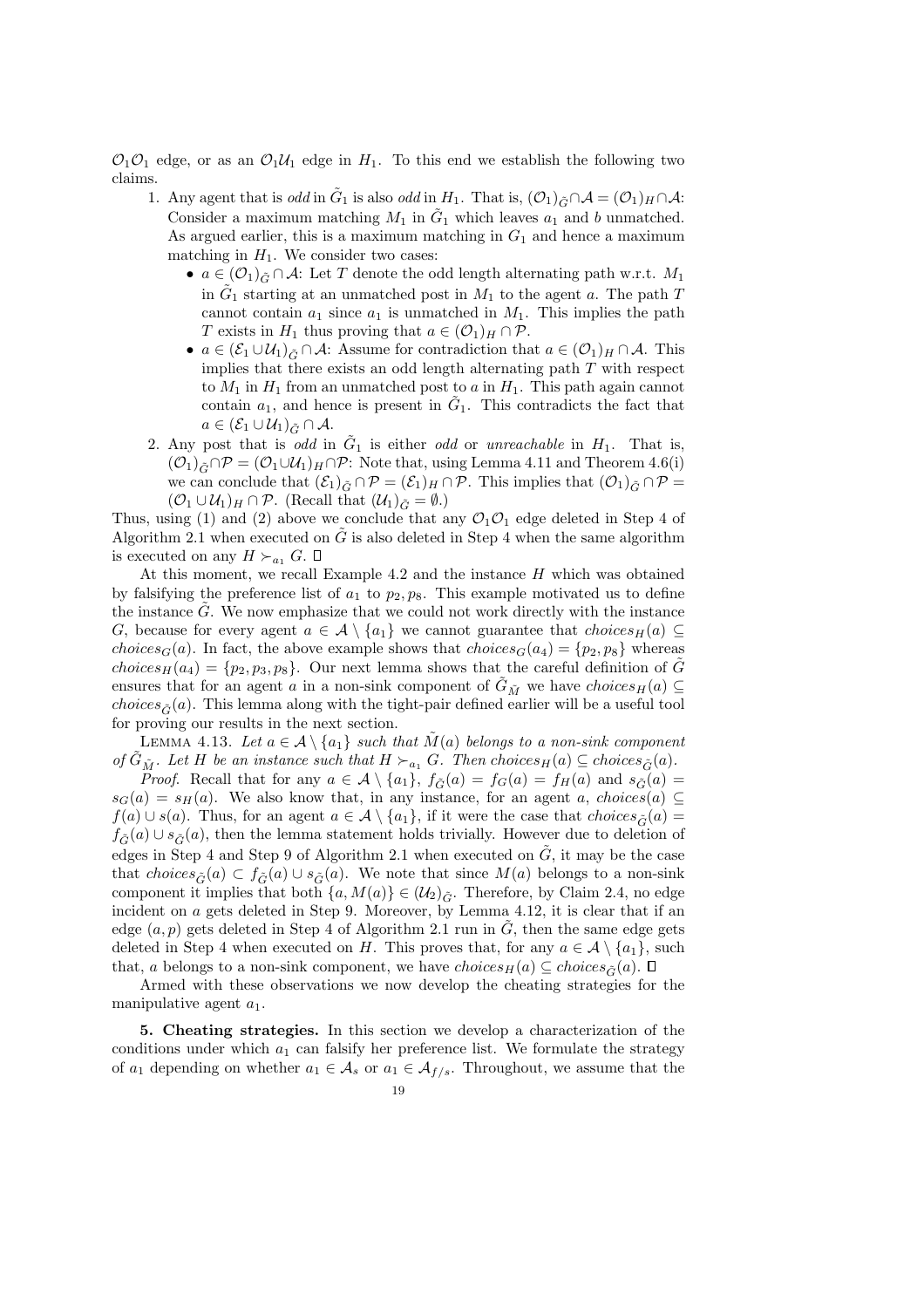true preference list of  $a_1$  is denoted by  $\mathcal{L} = P_1, \ldots, P_t, \ldots, P_l$  where  $P_i$  denotes the set of *i*-th ranked posts of  $a_1$ . Thus,  $f_G(a_1) = P_1$  and  $s_G(a_1) \subseteq P_t$ . We will use the modified instance  $\tilde{G}$  to formulate our strategies.

**5.1.**  $A_s$  agent. Let  $a_1 \in A_s$  and let M be any popular matching in G and  $\tilde{M} =$  $M \cup \{(b, \ell(b))\}.$  It follows from the definition of  $\mathcal{A}_s$  that,  $M(a_1) = \tilde{M}(a_1) \in s_G(a_1)$ and therefore  $M(a_1) \in P_t$ . We first characterize whether  $a_1$  can get better always using the graph  $\tilde{G}$  and the switching graph  $\tilde{G}_{\tilde{M}}$ .

Our cheating strategy for  $a_1$  (as shown in Figure 5.1) is simple: it checks if any of  $a_1$ 's *i*-th ranked posts  $p \in P_i$  where  $i = 2 \dots t - 1$ , either belongs to a sink component in  $\tilde{G}_{\tilde{M}}$ , or has a path to  $\tilde{M}(a_1)$  in  $\tilde{G}_{\tilde{M}}$ . If there exists such a post p, our strategy ensures that every popular matching in the falsified instance  $H$  matches  $a_1$  to  $p$ . We denote by  $\mathcal{L}_f$  the falsified preference list of  $a_1$ .

- 1. For  $i = 2...t-1$  check if there exists a post  $p \in P_i$  in  $a_1$ 's preference list such that
	- (a) p belongs to a sink component in  $\tilde{G}_{\tilde{M}}$  or,
	- (b) p has a path to  $\tilde{M}(a_1)$  in  $\tilde{G}_{\tilde{M}}$ .
- 2. If no post satisfies (a) or (b) above, then true preference list  $\mathcal L$  is optimal for  $a_1$ .
- 3. Else let  $p$  denote one of the most preferred post of  $a_1$  satisfying one of the above two properties. Set post p as  $a_1$ 's rank-1 post in the falsified preference list.
- 4. To obtain the rank-2 post for  $a_1$ , let q be some post in  $f_G(a_1)$ . Let  $a_2 = \tilde{M}(q)$  and  $p' \in s_G(a_2)$ . Set p' as the rank-2 post of  $a_1$  in the falsified instance.



FIG. 5.1. Cheating strategy for  $a_1 \in A_s$ .

We first show that the post  $p'$  chosen as a rank-2 post for  $a_1$  is valid, that is,  $p'$ is not one of the dummy last-resort posts that we introduce.

LEMMA 5.1. The post p' chosen in Step 4 of Figure 5.1 is matched in  $\tilde{M}$  and  $p' \neq \ell(a_2)$ . Furthermore, p' is a non-rank-1 post for  $a_2$ .

*Proof.* We note that post  $p'$  is chosen in Step 4 of Figure 5.1 as follows: Let  $q$ be some post such that  $q \in f_G(a_1)$  and let  $a_2 = \tilde{M}(q)$ . Then post p' is such that  $p' \in s_G(a_2)$ . Also recall that the popular matching  $\tilde{M}$  in  $\tilde{G}$  is obtained from a popular matching M in G. Therefore, to show that p' is matched in  $\tilde{M}$ , it suffices to show that  $p'$  is matched in M. Assume for contradiction,  $p'$  is not matched in M. Then, we can obtain another matching  $M'$  in G by demoting  $a_2$  to  $p'$  and promoting  $a_1$  to  $q$ and leaving rest of the agents matched as it is. It is easy to see that  $M'$  is popular in G and  $M'(a_1) \in f_G(a_1)$ . This contradicts the fact that  $a_1 \in \mathcal{A}_s$ . Thus, p' is matched in M and therefore matched in  $\tilde{M}$ . Finally, if  $p' = \ell(a_2)$ , then it is clear that p' has to be unmatched in M since  $a_2$  is the only agent that has an edge to  $\ell(a_2)$  and  $M(a_2) = M(a_2) = q.$ 

To show that  $p'$  is a non-rank-1 post for  $a_2$ , note that by assumption,  $p' \in s_G(a)$ . Assume for contradiction that p' is a rank-1 post for  $a_2$ . This implies that  $a_2 \in (0_1)_G$ . Also as  $q \in f_G(a_1)$ , by Lemma 4.3, we know that  $q \in (O_1)_G$ . Thus, the edge  $(a_2, q)$ should have been deleted as on  $\mathcal{O}_1 \mathcal{O}_1$  edge. However, since  $M(a_2) = q$ , this edge did not get deleted. This gives us the desired contradiction and proves that  $p'$  is in fact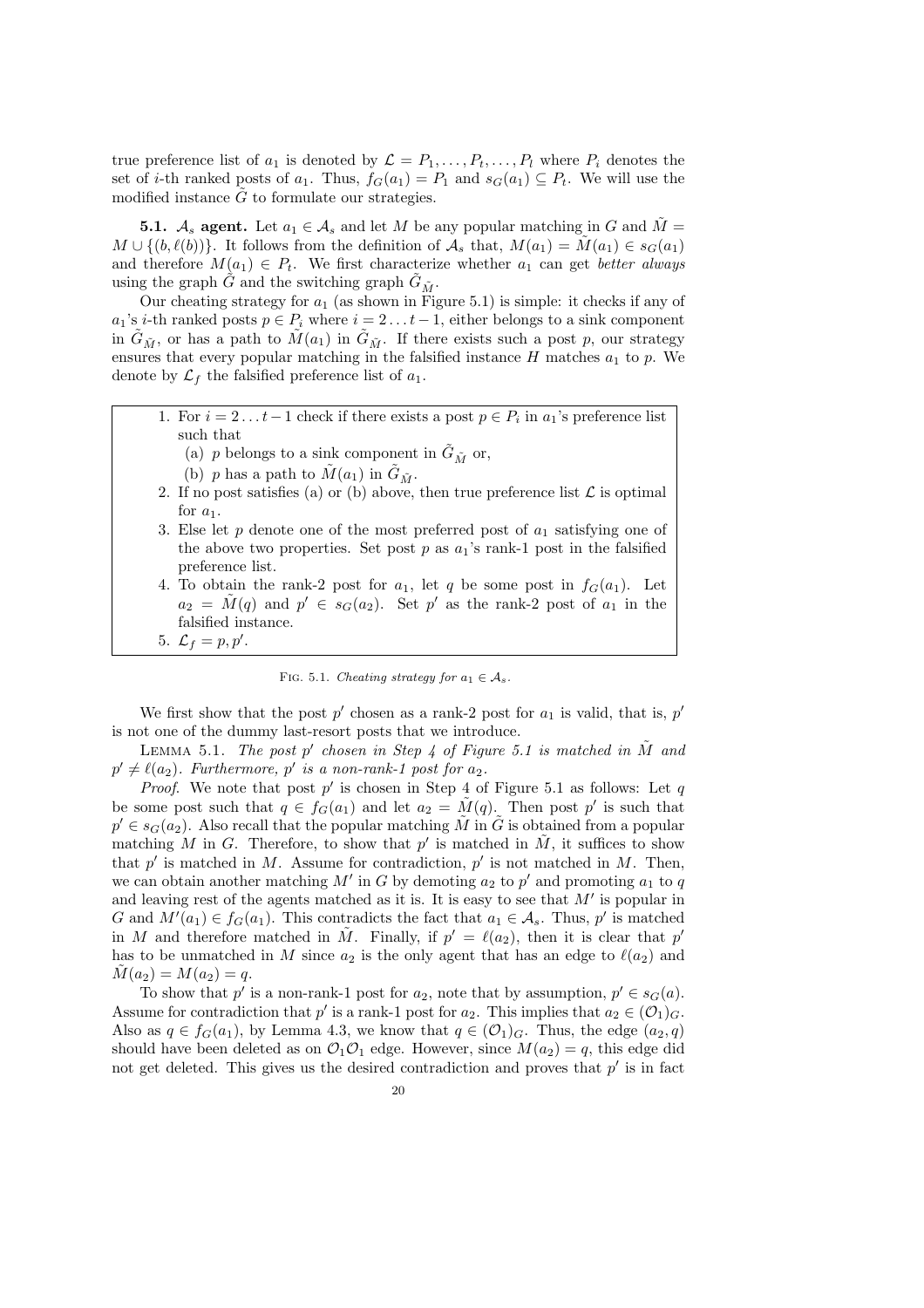a non-rank-1 post for  $a_2$ .

This completes the proof of the lemma.  $\square$ 

The following two lemmas establish the correctness of our strategy.

LEMMA 5.2. Let H denote the instance obtained when  $a_1$  submits  $\mathcal{L}_f = p, p'$  as computed by the algorithm in Figure 5.1. Then, there exists a popular matching in H that matches  $a_1$  to p.

*Proof.* We begin by noting that  $s_H(a_1) = \{p'\}$ . This is because  $p' \in s_G(a_2)$ and hence  $p' \in (\mathcal{E}_1)_G$ , therefore by Theorem 4.6 (i), we conclude that  $p' \in (\mathcal{E}_1)_H$ . We now construct a popular matching M' in H such that  $M'(a_1) = p$ . Consider a popular matching M in G and the corresponding matching  $\tilde{M}$  in  $\tilde{G}$ . Let  $N =$  $M \setminus \{(a_1, M(a_1)), (b, M(b))\}.$  This leaves the post  $M(a_1)$  unmatched in N. We now consider the switching graph  $G_{\tilde{M}}$ . Recall the choice of rank-1 post p of  $a_1$  from the algorithm in Figure 5.1. If p has a path to  $\tilde{M}(a_1)$  in  $\tilde{G}_{\tilde{M}}$ , then let T denote a path from p to  $\tilde{M}(a_1)$  in the graph  $\tilde{G}_{\tilde{M}}$ . Else if p belongs to a sink component X of  $\tilde{G}_{\tilde{M}}$ , then let T denote a path from p to a sink in  $\mathcal X$ . (Recall from Property 3.3 that every post belonging to a sink component has a path to a sink.) We note that the path T does not contain  $\tilde{M}(b)$  since  $\tilde{M}(b) = \ell(b)$  and  $\ell(b)$  does not have any incoming edges. Now, consider the matching  $N' = (N \cdot T) \cup \{(a_1, p)\}\)$ . We prove that N' is popular in H. This has two parts:

- We claim that for every  $a \in \mathcal{A}, N'(a) \in f_H(a) \cup s_H(a)$ . Note that for every  $a \in \mathcal{A} \setminus \{a_1\}$ , we have  $N'(a) \in f_{\tilde{G}}(a) \cup s_{\tilde{G}}(a)$  which implies that  $N'(a) \in f_H(a) \cup s_H(a)$ . Also,  $N'(a_1) = p$  and note that  $f_H(a_1) = \{p\}.$
- Finally, it remains to show that  $N'$  is a maximum matching on rank-1 edges of H. Recall that the size of a maximum matching in  $\tilde{G}_1$  is the same as the size of a maximum matching in  $H_1$ . Thus, to show that  $N'$  is a maximum matching on rank-1 edges of  $H$ , we show that the number of rank-1 edges in  $N'$  is equal to the number of rank-1 edges in  $\tilde{M}$ . Now, recall the definition of path T from above and the way N' was obtained from  $\tilde{M}$ . It is easy to note that the number of rank-1 edges in  $\tilde{M}$  and N is the same. Furthermore, since  $N' = (N \cdot T) \cup \{(a_1, p)\}\)$ , we conclude that the difference between the number of rank-1 edges in N' and N is exactly equal to  $w(T) + 1$ . Note that the edge  $(a_1, p)$  is a rank-1 edge in H. Thus to show that  $N'$  is a maximum matching in  $H_1$ , or equivalently, the number of rank-1 edges in  $N'$  and  $\tilde{M}$  is equal, it suffices to show that  $w(T) = -1$ .

We now establish that  $w(T) = -1$ . For this, we examine the end points of  $T$ , namely the source which is post  $p$  and the target which is either a sink in  $G_{\tilde{M}}$  or the post  $\tilde{M}(a)$ . Since p is a post ranked  $2, \ldots, t-1$  in  $a_1$ 's true preference list, and the rank of posts in  $s_G(a_1)$  is exactly t, it implies that  $p \in (O_1 \cup U_1)_G$ . Therefore we can conclude that that  $p \in (O_1)_{\tilde{G}}$ . Moreover, if the target is a sink, by Property 3.2 it belongs to  $(\mathcal{E}_1)_{\tilde{G}}$ . Finally, if the target is  $M(a_1)$ , by the assumption that  $a_1 \in \mathcal{A}_s$ , it implies that  $M(a_1) \in (\mathcal{E}_1)_{\tilde{G}}$ . Therefore using Table 3.1 we conclude that  $w(T) = -1$ . This finishes our argument that  $M'$  is a maximum matching on rank-1 edges of H.

This completes the proof of the lemma.  $\square$ 

LEMMA 5.3. Let H denote the instance obtained when  $a_1$  submits  $\mathcal{L}_f = p, p'$  as computed by the algorithm in Figure 5.1. Then, every popular matching in H matches  $a_1$  to p.

Proof. We have already shown using Lemma 5.2 that there exists some popular matching in H that matches  $a_1$  to p. For the purpose of proving that every popular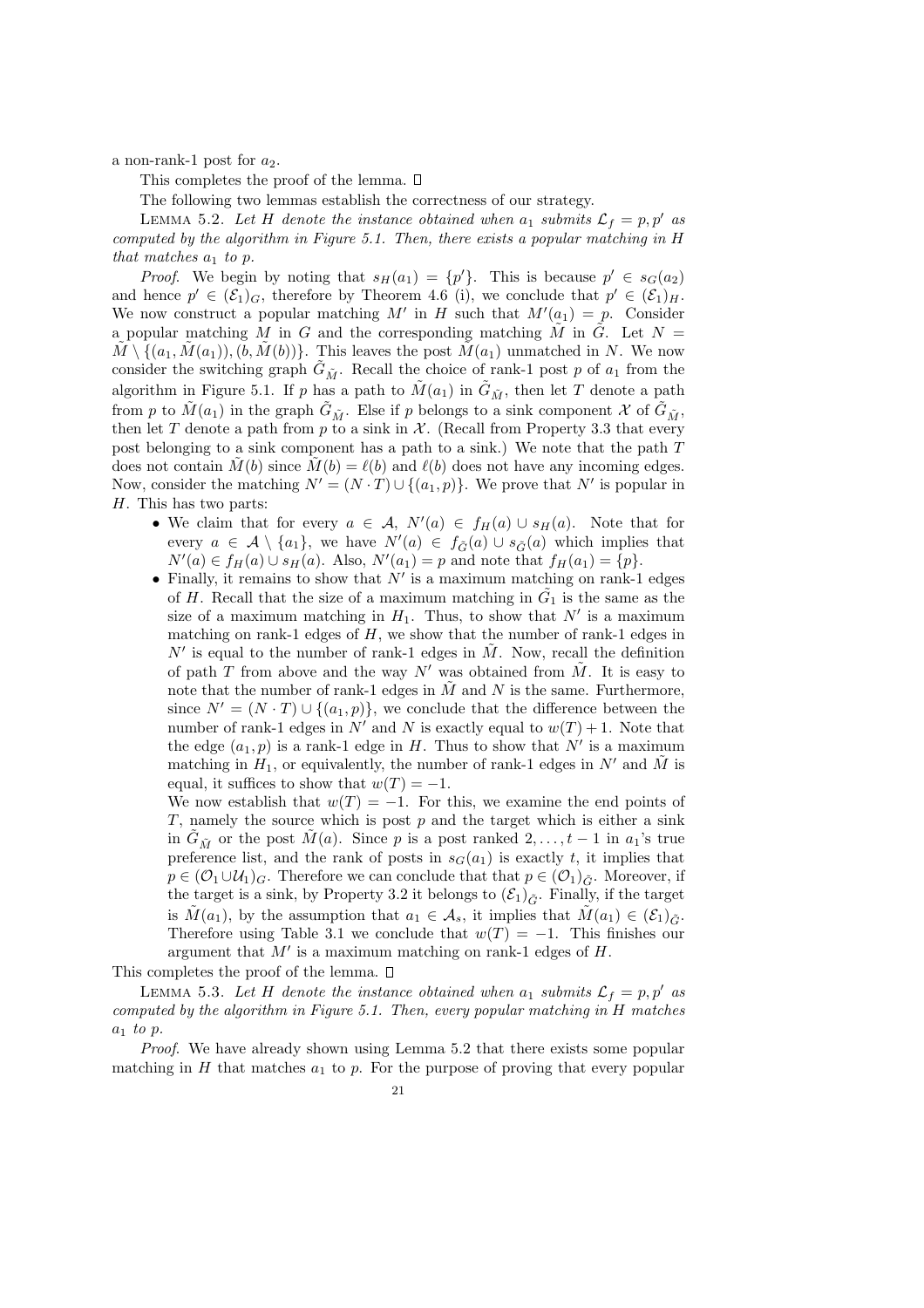matching in  $H$  matches  $a_1$  to  $p$ , we will work with the graph  $G$  and the switching graph  $G_M$  corresponding to a popular matching M in G. For contradiction assume that there exists a popular matching M'' in H such that  $M''(a_1) = p'$ . Note that the rank-2 post p' of  $a_1$  is chosen as follows. Let q be some post such that  $q \in f_G(a_1)$  and let  $a_2 = \tilde{M}(q)$ . Then the post p' is such that  $p' \in s_G(a_2)$ . Recall that  $\tilde{M}$  is a popular matching in  $\tilde{G}$  which is obtained from a popular matching  $M$  in  $G$ . Note that since  $q \in f_G(a_1)$ , by Lemma 4.7, q belongs to a non-sink component in  $G_M$ . Moreover, by Lemma 4.9, there exists sets  $\mathcal{A}_q$  and  $\mathcal{P}_q$  such that  $|\mathcal{A}_q| = |\mathcal{P}_q|$ ,  $a_1 \notin \mathcal{A}_q$  and for every  $a \in \mathcal{A}_q$ , we have choices  $H(a) \subseteq \mathcal{A}_q$ . We show that the post p' also belongs to  $\mathcal{P}_q$  and therefore if  $M''(a_1)$  matches  $a_1$  to p' then there exists at least one agent  $a \in \mathcal{A}_q$  who does not have a post to be matched in *choices* $H(a)$ . Thus, M'' cannot be a popular matching in  $H$ .

It remains to prove that  $p' \in \mathcal{P}_q$ . Note that  $q = M(a_2) \in f_G(a_2)$  and  $p' \in s_G(a_2)$ . If  $G_M$  contains the edge  $(q, p')$ , then we are done; since by definition of  $\mathcal{P}_q$ , it is clear that  $p' \in \mathcal{P}_q$ . The edge  $(q, p')$  can be missing in  $G_M$  only if it gets deleted either in Step 4 or in Step 9 of Algorithm 2.1. By Lemma 5.1, we know that  $a_2$  treats p' as her non-rank-1 post. Thus, the edge  $(a_2, p')$  cannot get deleted in Step 4 since only rank-1 edges get deleted in Step 4. Since q belongs to a non-sink component in  $G_M$ , by Property 3.3 it implies that  $q \in (\mathcal{U}_2)_G$ . Therefore  $M(q) = a_2$  also belongs to  $(\mathcal{U}_2)_G$ . Thus by Claim 2.4, the edge  $(a_2, p')$  does not get deleted in Step 9 of Algorithm 2.1 and hence  $p' \in \mathcal{P}_q$ . This completes the proof of the lemma.

The following lemma establishes the optimality of our strategy.

LEMMA 5.4. The strategy output by the algorithm in Figure 5.1 is the optimal strategy for  $a_1$  to get better always, when  $a_1 \in A_s$ .

Proof. To prove that our strategy in Figure 5.1 is optimal, we note that when  $a_1$  was truthful, she got matched to her t-th ranked post in every popular matching in G. Using our strategy she either gets matched to her  $k$ -th ranked post in every popular matching in  $H$  where  $k < t$  or we declare that true preference list is optimal in which case she remains matched to her t-th ranked post where  $k = t$ . Then there exists no instance H such that a popular matching in  $\overrightarrow{H}$  matches  $a_1$  to a post  $q'$  which  $a_1$  strictly prefers to her k-th ranked post.

For the sake of contradiction assume that there exists such an instance  $H$  obtained by falsifying the preference list of  $a_1$  alone. Let M' be some popular matching of H such that  $M'(a_1) = q$  and  $a_1$  strictly prefers q to her k-th ranked post. Since our strategy in Figure 5.1 did not find  $q$ , the post  $q$  belongs to a non-sink component  $\mathcal Y$ in  $G_{\tilde{M}}$  and moreover there exists no path from q to  $M(a_1)$  in  $G_{\tilde{M}}$ . Now consider the two sets  $\mathcal{P}_q$  and  $\mathcal{A}_q$  as defined by Lemma 3.7. We know that  $|\mathcal{A}_q| = |\mathcal{P}_q|$ . Moreover, for every  $a \in \mathcal{A}_q$ , we have  $\{choices_{\tilde{G}}(a)\} \subseteq \mathcal{P}_q$ . Note that,  $a_1 \notin \mathcal{A}_q$ , otherwise  $\tilde{M}(a_1) \in \mathcal{P}_q$  which implies that there exists a path from q to  $\tilde{M}(a_1)$ , a contradiction. Furthermore, note that  $\ell(b) \notin \mathcal{P}_q$  and therefore,  $b \notin \mathcal{A}_q$ . By Lemma 4.13, we know that for every  $a \in A_q$ , choices<sub>H</sub>(a)  $\subseteq$  choices<sub> $\tilde{G}$ </sub>(a), which implies choices<sub>H</sub>(a)  $\subseteq \mathcal{P}_q$ . Therefore, if M' matches  $a_1$  to q, there exists at least one agent  $a \in A_q$  who does not have a post to be matched in  $choiceB<sub>H</sub>(a)$  and hence M' is not a popular matching in H. This completes the proof of the lemma.  $\square$ 

Using Lemma 5.3 and Lemma 5.4 we conclude the following theorem.

THEOREM 5.5. Let  $a \in \mathcal{A}_s$ . Then there exists a cheating strategy for  $a_1$  to get better always if and only if there exists a post p ranked  $2 \ldots t - 1$  on  $a_1$ 's preference list satisfying either

(a) p belongs to a sink component in  $\tilde{G}_{\tilde{M}}$  or,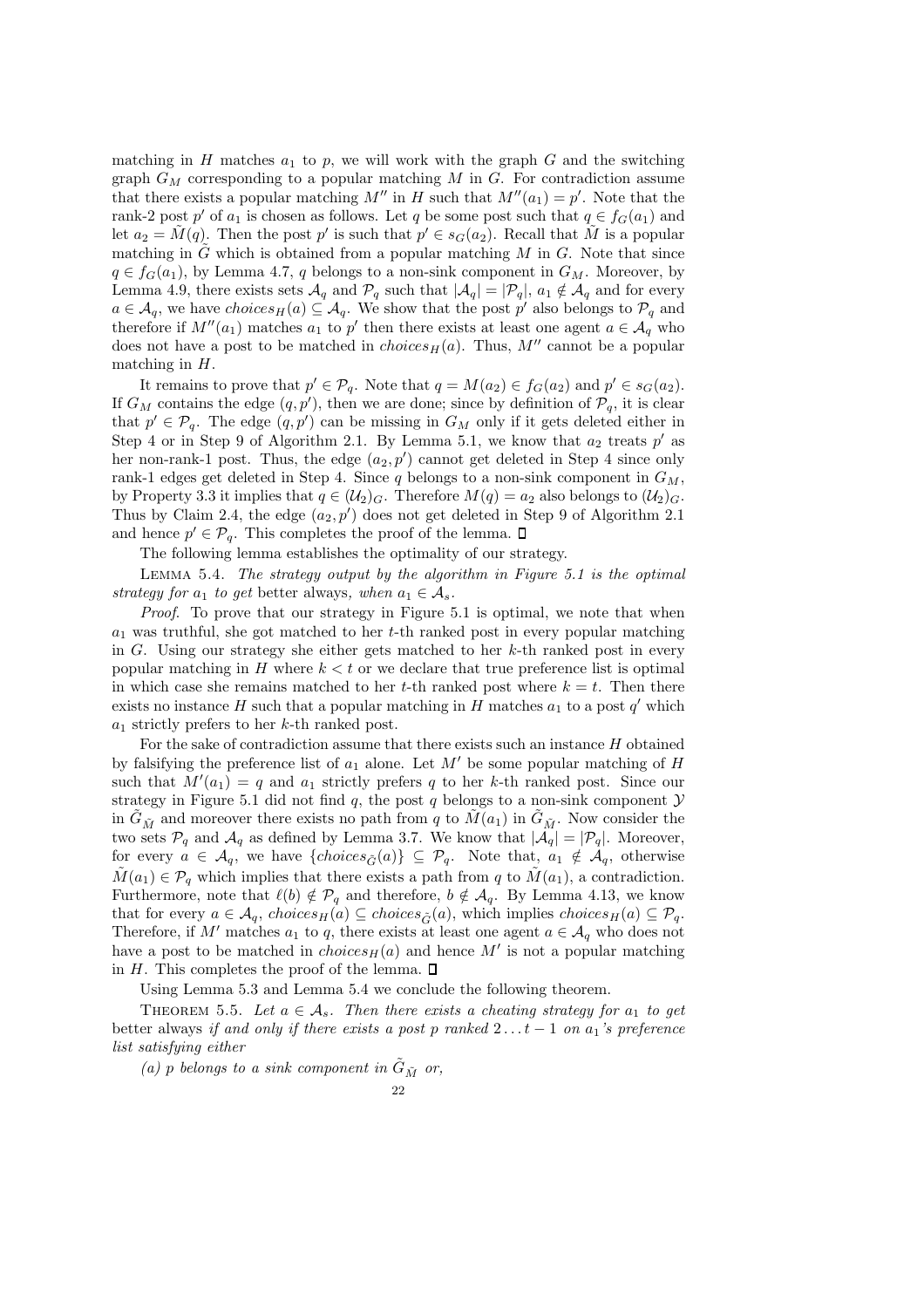(b) p has a path to  $\tilde{M}(a_1)$  in  $\tilde{G}_{\tilde{M}}$ .

**5.2.**  $\mathcal{A}_{f/s}$  agent. Let  $a_1 \in \mathcal{A}_{f/s}$  when she submits her true preference list. In order to get *better always*, the goal of  $a_1$  is to falsify her preference list such that every popular matching in the falsified instance  $H$  matches  $a_1$  to posts in  $P_1$ .

Let M be a popular matching in G such that  $M(a_1) = p$  and  $p \in f_G(a_1)$ . Let M denote the corresponding popular matching in  $\tilde{G}$  which matches b to  $\ell(b)$ . Consider the switching graph  $\tilde{G}_{\tilde{M}}$ . Our strategy for  $a_1$  to get better always (as described in Figure 5.2) is to search for an even post p' in  $G_1$  which belongs to a non-sink component of  $\tilde{G}_{\tilde{M}}$ . In addition the post  $p'$  does not have a path T to  $\tilde{M}(a_1)$  in  $\tilde{G}_{\tilde{M}}$ .

- 1. For every  $p' \in (\mathcal{E}_1)_G \cap \mathcal{P}$  check if
	- (a) p' belongs to a non-sink component, say  $\mathcal{Y}_1$ , of  $\tilde{G}_{\tilde{M}}$  and,
	- (b)  $p'$  does not have a path  $T$  to  $\tilde{M}(a_1)$  in  $\tilde{G}_{\tilde{M}}$ .
- 2. If no post satisfies both properties, declare true preference list  $\mathcal L$  is optimal for  $a_1$ .
- 3. Else set  $M(a_1) = p$  and  $p'$  as the rank-1 and rank-2 posts respectively in the falsified preference list of  $a_1$ .
- 4.  $\mathcal{L}_f = p, p'$ .

FIG. 5.2. Cheating strategy for  $a_1 \in \mathcal{A}_{f/s}$  to get better always.

We prove the correctness and optimality of our strategy using the following two lemmas.

LEMMA 5.6. Let H denote the instance obtained when  $a_1$  submits  $\mathcal{L}_f = p, p'$  as computed by the algorithm in Figure 5.2. Then, every popular matching in H matches  $a_1$  to p.

*Proof.* We first show that a popular matching M in G which matches  $a_1$  to her rank-1 post is in fact a popular matching in  $H$ . This follows from the fact that  $M$  is a maximum matching on rank-1 edges of  $G$ , and it continues to be a maximum matching on rank-1 edges of H. In addition, for every  $a \in \mathcal{A}\backslash\{a_1\}$ , we have  $M(a) \in f_G(a) \cup s_G(a)$ which implies that  $M(a) \in f_H(a) \cup s_H(a)$ . Thus, M is a popular matching in H.

We now show that every popular matching of  $H$  matches  $a_1$  to  $p$ . Assume not. Then let M' be a popular matching in H such that  $M'(a_1) \in s_H(a_1)$ . It is easy to see that  $s_H(a_1) = \{p'\}$ . This is because by choice,  $p' \in (\mathcal{E}_1)_G \cap \mathcal{P}$  and therefore by Theorem 4.6, we have  $p' \in (\mathcal{E}_1)_H \cap \mathcal{P}$ . Thus, p' is the most preferred even post in  $H_1$ for agent  $a_1$  and therefore  $s_H(a_1) = \{p'\}.$ 

We know that  $p'$  belongs to a non-sink component  $\mathcal{Y}_1$  of  $\tilde{G}_{\tilde{M}}$  and  $p'$  does not have a path to  $\tilde{M}(a_1) = p$ . Let us define tight-pair  $\mathcal{P}_{p'}$  and  $\mathcal{A}_{p'}$  as in Lemma 3.7. Thus, we have  $|\mathcal{P}_{p'}| = |\mathcal{A}_{p'}|$  and every  $a \in \mathcal{A}_{p'}$  satisfies  $choice_{\tilde{G}}(a) \subseteq \mathcal{P}_{p'}$ . Since  $p'$  does not have a path to  $\tilde{M}(a_1)$  in  $\tilde{G}_{\tilde{M}}$ , it is clear that  $\tilde{M}(a_1) \notin \mathcal{P}_{p'}$ . Therefore  $a_1 \notin \mathcal{A}_{p'}$ . Furthermore,  $\tilde{M}(b) \notin \mathcal{P}_{p'}$  since  $\tilde{M}(b) = \ell(b)$  does not have any incoming edges. Since every  $a \in A_{p'}$  belongs to a non-sink component of  $G_{\tilde{M}}$ , using Lemma 4.13 we know that  $choice_B(a) \subseteq choices_{\tilde{G}}(a)$ . Thus, for every  $a \in A_{p'}$ , we have  $choice_B(a) \subseteq \mathcal{P}_{p'}$ . Now if  $M'(a_1) = p'$  then there exists at least one agent  $a \in A_{p'}$  which does not have a post to be matched in  $choices_H(a)$ . Thus, M' cannot be a popular matching in H.  $\Box$ 

LEMMA 5.7. Let  $a_1 \in \mathcal{A}_{f/s}$  when she is truthful. Then the strategy output by the algorithm in Figure 5.2 is the optimal strategy for  $a_1$  to get better always.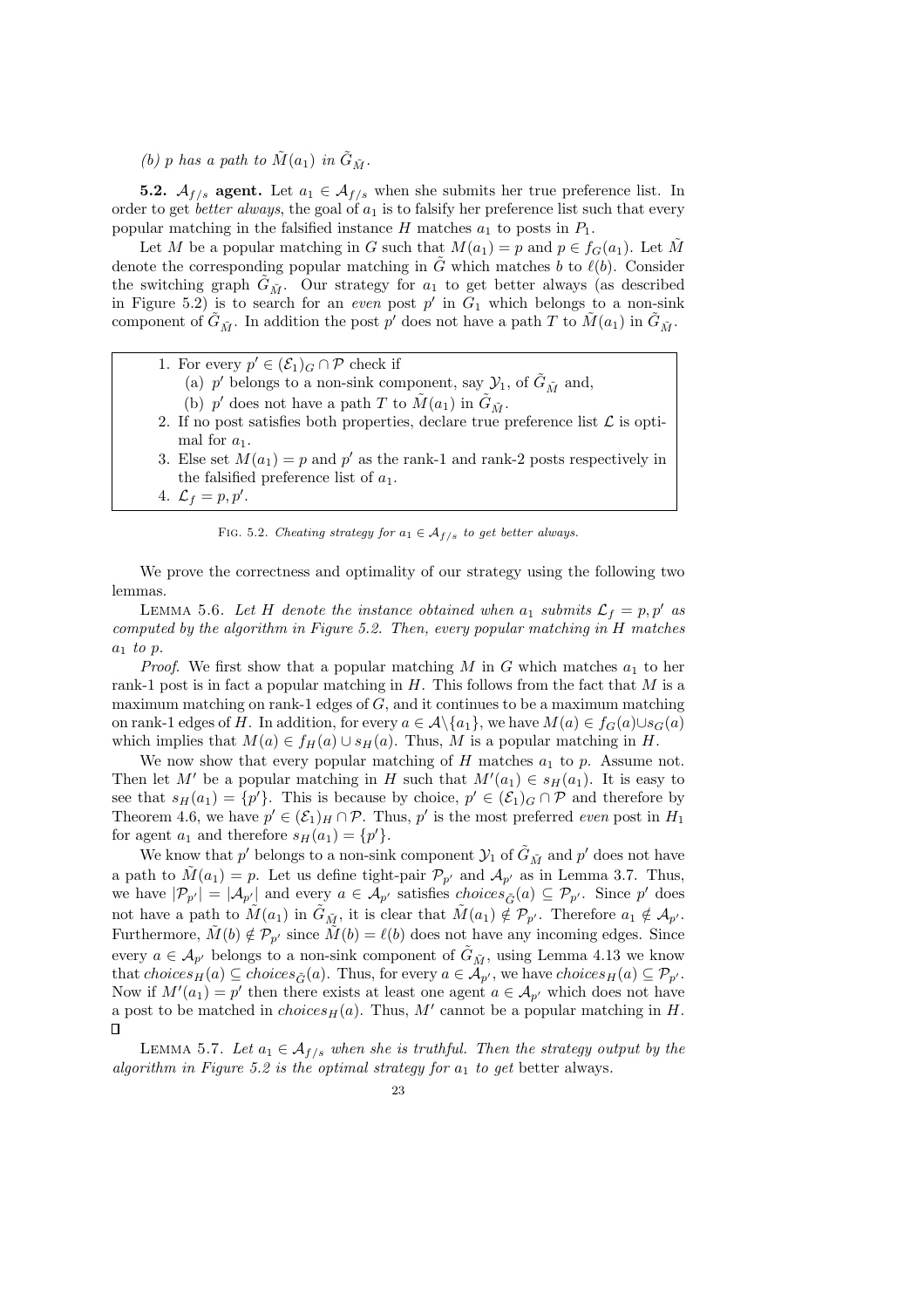Proof. To prove the lemma statement, assume that no post satisfies the two properties in Step 1 of Figure 5.2. And for the sake of contradiction assume that there exists an instance H where every popular matching in H matches  $a_1$  to a post in  $f_G(a_1)$ . Let  $q' \in s_H(a_1)$ , then by the definition of  $s(a)$ , we know that  $q' \in (\mathcal{E}_1)_H \cap \mathcal{P}$ . We first claim that q' is not a true rank-1 post for  $a_1$ , that is,  $q' \notin f_G(a_1)$ . This is because, if  $q' \in f_G(a_1)$ , then Lemma 4.3 implies that  $q' \in (O_1)_G$ . Moreover, by Theorem 4.6(i), we can conclude that  $q' \in (\mathcal{O}_1 \cup \mathcal{U}_1)_H \cap \mathcal{P}$ , which contradicts the fact that  $q' \in (\mathcal{E}_1)_H \cap \mathcal{P}$ . Now, since our algorithm in Figure 5.2 did not find  $q'$ , either:

1.  $q'$  belongs to a sink component in  $\tilde{G}_{\tilde{M}}$ , or

2. q' belongs to a non-sink component of  $\tilde{G}_{\tilde{M}}$  and q' has a path T to  $\tilde{M}(a_1)$ . In each of the above two cases we will construct a popular matching in  $H$  that matches  $a_1$  to  $q'$ . This will give us the desired contradiction. We now split the two cases mentioned above depending on whether the post  $q'$  has a path to  $\tilde{M}(a_1)$  in  $\tilde{G}_{\tilde{M}}$ .

• q' does not have a path to  $\tilde{M}(a_1)$ : Since q' was not found by our algorithm in Figure 5.2, and q' does not have a path to  $\tilde{M}(a_1)$ , it implies that q' belongs to a sink component, say  $\mathcal{X}_i$  of  $\tilde{G}_{\tilde{M}}$ . Our intermediate goal is to obtain a popular matching N in  $\tilde{G}$  in which the post q' is unmatched. If q' is a sink vertex in  $\tilde{G}_{\tilde{M}}$ , then it is unmatched and in this case  $N = \tilde{M}$ . Otherwise since q' belongs to a sink component  $\mathcal{X}_i$  of  $\tilde{G}_{\tilde{M}}$ , there exists a path  $T_1$  starting at q' which ends in a sink in  $\mathcal{X}_i$ . Let  $\mathcal{A}_{T_1} = \{a : p \in T \text{ and } \tilde{M}(p) = a\}$  denote the set of agents matched to posts in  $T_1$ . Since q' does not have a directed path to  $\tilde{M}(a_1)$ , the agent  $a_1 \notin \mathcal{A}_{T_1}$ . Moreover,  $b \notin \mathcal{A}_{T_1}$  since  $\tilde{M}(b) = \ell(b)$ does not have any incoming edges. In this case, let  $N = M \cdot T_1$  which leaves the post q' unmatched. To see that N is indeed popular in  $\tilde{G}$ , it suffices to show that  $w(T_1) = 0$ . Consider the two end-points of  $T_1$  – the source q' and the destination which is a sink vertex in  $\tilde{G}_{\tilde{M}}$ . Note that  $q' \in s_H(a_1)$  implies  $q' \in (\mathcal{E}_1)_H \cap \mathcal{P} = (\mathcal{E}_1)_{\tilde{G}} \cap \mathcal{P}$  and the end point of the path  $T_1$  is a sink vertex in  $G_{\tilde{M}}$  which again belongs to  $(\mathcal{E}_1)_{\tilde{G}} \cap \mathcal{P}$ . Therefore from Table 3.1, it is clear that  $w(T) = 0$ . Thus, we have obtained a matching N which is popular in  $\tilde{G}$ and leaves the post  $q'$  unmatched.

Now consider the popular matching N in  $\tilde{G}$ . We note that since  $a_1 \in \mathcal{A}_{f/s}$ , there exists a post say  $q \in s_G(a_1) = s_{\tilde{G}}(a_1)$  such that  $(a_1, q)$  is a popular pair in both G and  $\tilde{G}$ . (Recall that by the definition of  $\tilde{G}$ , every popular matching in G corresponds to a popular matching in  $\tilde{G}$ .) Now, consider the switching graph  $\tilde{G}_N$ . Since  $(a_1, q)$  is a popular pair in  $\tilde{G}$  and  $N(a_1) \neq q$ , we know that the edge  $(a_1, q)$  belongs to either a switching path, say  $T_2$ , or a switching cycle say  $C_2$  of  $G_N$ . Let us denote the path  $T_2$  or the cycle  $C_2$  by T. We first note that  $w(T) = 0$ , since T is either a switching path or a switching cycle. Now consider the matching  $N' = N \cdot T$  in which  $a_1$  is matched to q. Next consider the matching  $N'' = N' \setminus \{(a_1, q), (b, \ell(b))\} \cup \{(a_1, q')\}$ . We now argue that N'' is a popular matching in H. First note that for every  $a \in \mathcal{A} \setminus \{a_1\}$ , we have  $N''(a) \in f_{\tilde{G}}(a) \cup s_{\tilde{G}}(a)$  which implies that  $N''(a) \in f_H(a) \cup s_H(a)$ . For agent  $a_1$ ,  $N''(a) \in s_H(a_1)$  by the assumption that  $q' \in s_H(a_1)$ . Next, observe that the number of rank-1 edges in  $\tilde{M}$ , N and N' is the same since they are obtained by applying switching paths or cycles. Finally, the number of rank-1 edges of  $N''$  is the same as  $N'$  since  $a_1$  is matched to a non-rank-1 post in both the matchings. This completes the proof that  $N''$  is a popular matching in H which matches  $a_1$  to  $q'$ . Thus, we get the desired contradiction that every popular matching in  $H$  matches  $a_1$  to one of her rank-1 posts.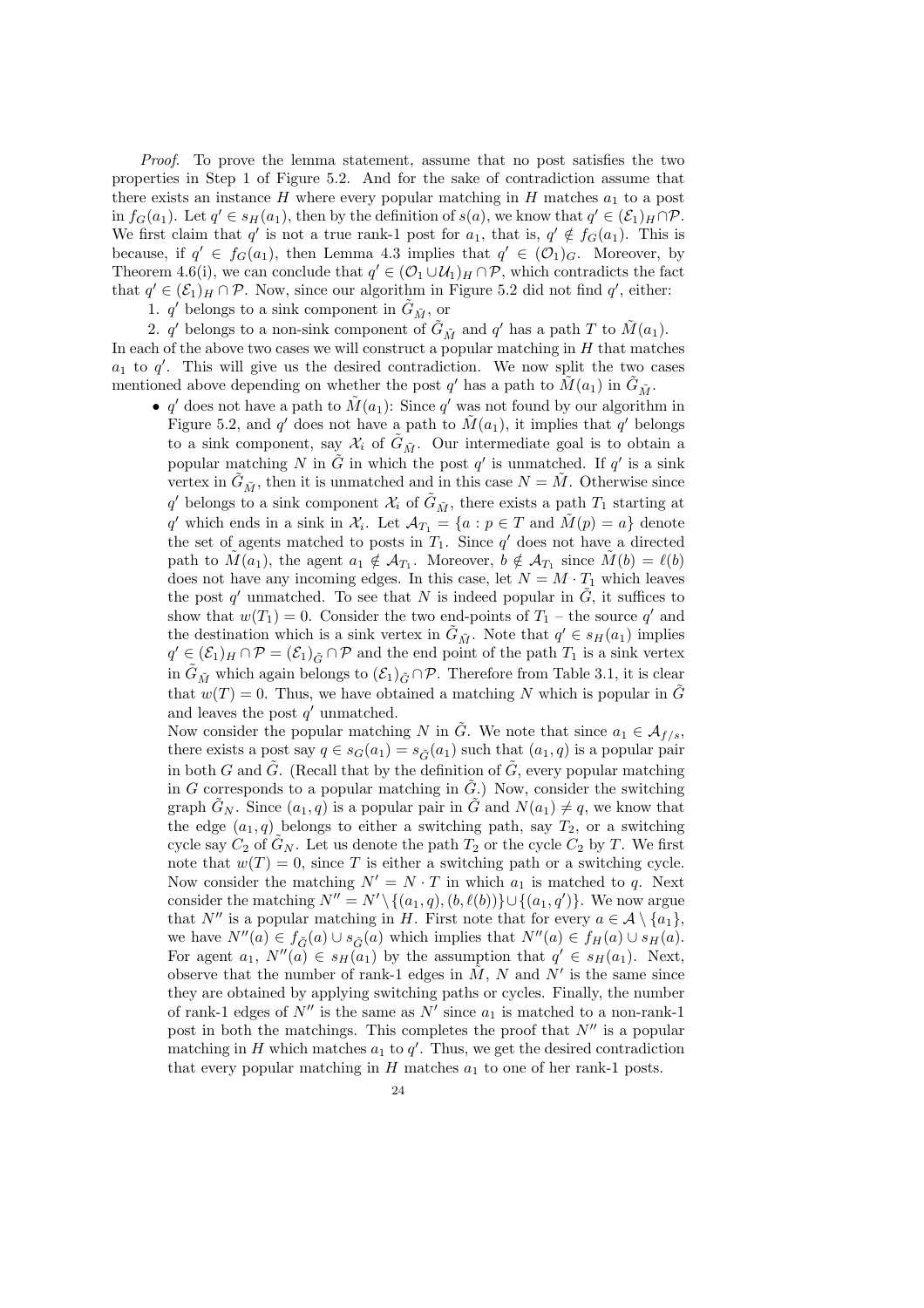• q' has a path to  $\tilde{M}(a_1)$ : In this case, q' may belong to a sink component or a non-sink component of  $\tilde{G}_M$ . In either case, let T denote the path from  $q'$ to  $\tilde{M}(a_1)$ . Since  $q' \in (\mathcal{E}_1)_{\tilde{G}}$  and  $\tilde{M}(a_1) \in (\mathcal{O}_1)_{\tilde{G}}$ , using Table 3.1, it is clear that  $w(T) = +1$ .

We obtain N'' as follows: let  $N = \tilde{M} \setminus \{(a_1, \tilde{M}(a_1)), (b, \tilde{M}(b))\}$ . This leaves the post  $\tilde{M}(a_1)$  unmatched in N. Let  $N' = N \cdot T$  and finally let  $N'' =$  $N' \cup \{(a_1, q')\}$ . Using the same arguments as above it is possible to show that for every  $a \in A$ ,  $M'(a) \in f_H(a) \cup s_H(a)$ . We note that since  $w(T) = +1$ and  $a_1$  no longer remains matched to one of her rank-1 posts, the number of rank-1 edges in M' and  $\tilde{M}$  is the same. Thus, N'' is a maximum matching on rank-1 edges in H. Therefore,  $N''$  is popular in H and  $N''(a_1) \in s_H(a_1)$ which gives us the required contradiction.

This finishes the proof of the lemma.  $\square$ 

Using Lemma 5.6 and Lemma 5.7, we conclude the following theorem.

THEOREM 5.8. Let  $a_1 \in \mathcal{A}_{f/s}$ . There exists a cheating strategy for  $a_1$  to get better always if and only if there exists a post p' in  $(\mathcal{E}_1)_G$  satisfying the following two properties

(a) p' belongs to a non-sink component, say  $\mathcal{Y}_1$ , of  $\tilde{G}_{\tilde{M}}$ , and

(b) there exists no path from  $p'$  to  $\tilde{M}(a_1)$  in  $\tilde{G}_{\tilde{M}}$ .

Time complexity: We now discuss the time complexity of computing the optimal cheating strategy using Theorem 5.9.

THEOREM 5.9. The optimal falsified preference list for a manipulative agent to get better always can be computed in  $O(\sqrt{n}m)$  time if preference lists contain ties and in time  $O(m+n)$  time if preference lists are all strict.

Proof. The main steps of our strategy are:

- 1. Construct the switching graph.
- 2. Compute the set of popular pairs.
- 3. Run the algorithm given by Figure 5.1 or Figure 5.2 as appropriate for the manipulative agent.

We note that we use the modified graph  $\tilde{G}$  for computing our strategies and let  $\tilde{n}$ and  $\tilde{m}$  denote the vertices and edges in  $\tilde{G}$  respectively. Clearly,  $\tilde{n} = n + 1$  and  $m \leq m + n = O(m)$ . Once the switching graph is constructed, we observe that the algorithms in Figure 5.1 and Figure 5.2 have checks which can be done in time which is linear in the size of the switching graph. Thus the steps (1) and (2) defined above decide the complexity of our cheating strategy. In case of ties, we have shown that both steps can be computed in  $O(\sqrt{n}m)$  time. In case of strict lists, using the switching graph given by McDermid and Irving [13], both steps can be computed in  $O(m + n)$  time. Thus we have the desired result.  $\square$ 

Remark: In each case we constructed a falsified preference list for the manipulative agent which is strict and of length exactly two. However, by appending the rest of the posts in  $\mathcal P$  at the end of  $a_1$ 's preference list, there is no change in the popular matchings that the instance  $H$  admits. Thus, we conclude that, if an agent can manipulate to get better always she can achieve the same when preference lists are required to be complete.

6. Conclusion. In this paper we presented cheating strategies for a manipulative agent to get *better always*. It would be interesting to study how two or more agents co-operate and falsify their preference lists in order to get better always. We leave this as an open problem. Another contribution of the paper is the switching graph characterization of the popular matchings problem with ties. McDermid and